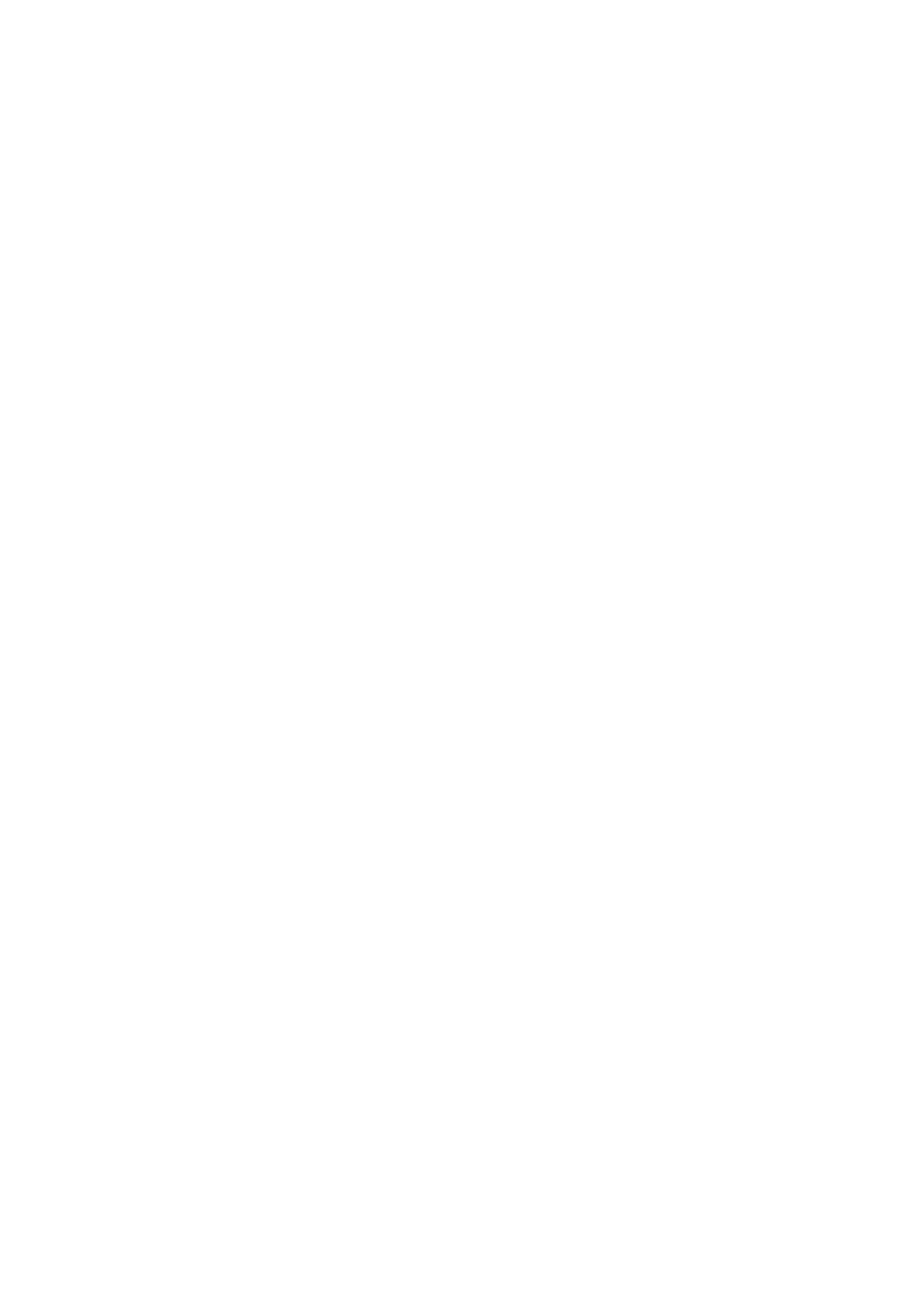

# Report on the Green Paper Consultation: Towards a Europe free from tobacco smoke: policy options at EU level

DG Health and Consumer Protection Directorate C - Public Health and Risk Assessment **C6 - Health Measures**

November 2007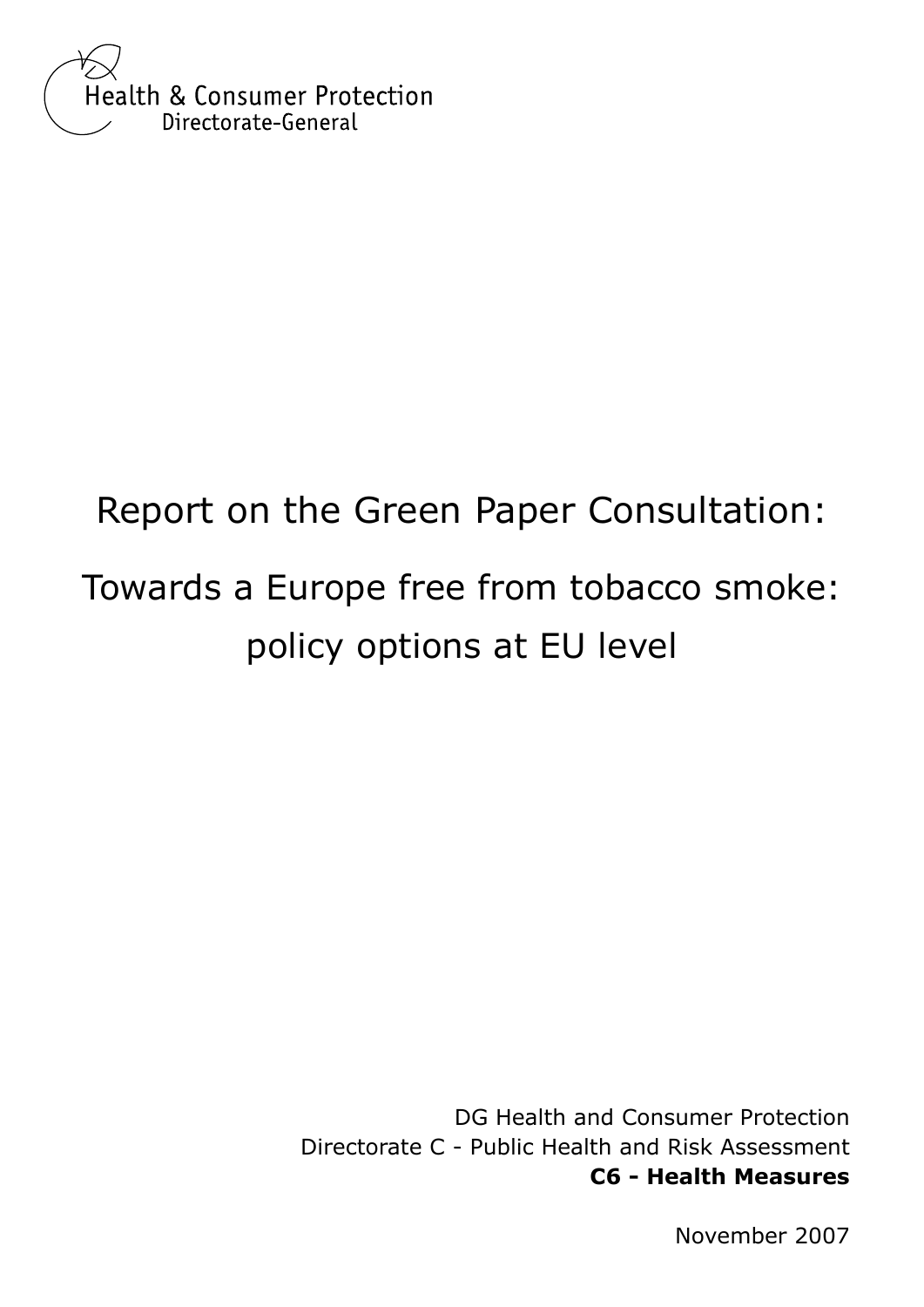Neither the European Commission nor any person acting on its behalf is responsible for any use that might be made of the following information.

Online information about the European Union in 23 languages is available at: *http://ec.europa.eu* 

Further information on the Health & Consumer Protection Directorate-General is available at: *http://ec.europa.eu/dgs/health\_consumer/index\_en.htm*, with free subscription to the e-news service of the Directorate-General available under: *http://ec.europa.eu/dgs/health\_consumer/dyna/enews/index.cfm* 

© European Communities, 2007 Reproduction is authorised, except for commercial purposes, provided the source is acknowledged.

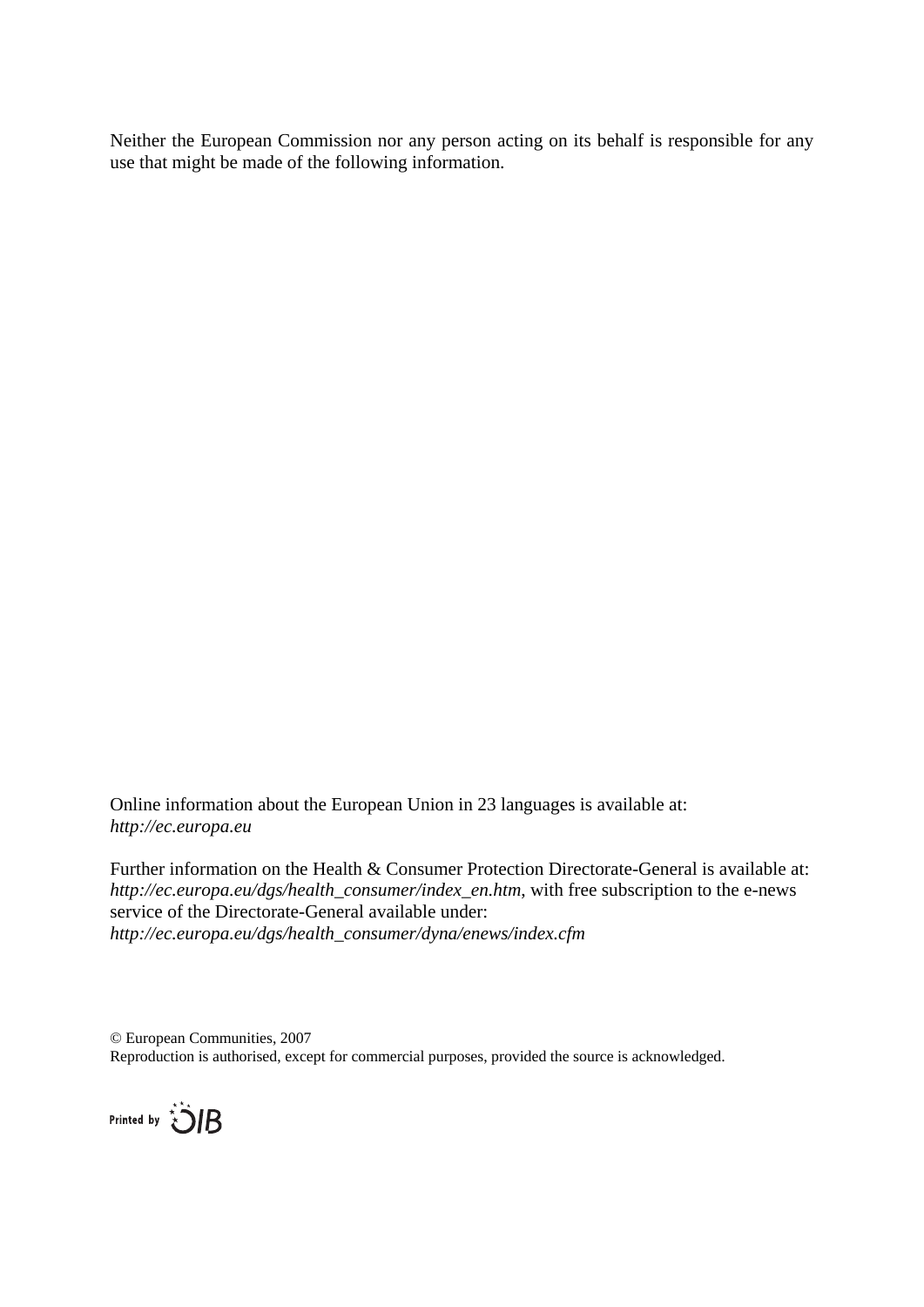### **Table of contents**

| I.  |                                                                       |  |
|-----|-----------------------------------------------------------------------|--|
| II. |                                                                       |  |
|     |                                                                       |  |
|     |                                                                       |  |
|     |                                                                       |  |
| Ш.  |                                                                       |  |
|     |                                                                       |  |
|     |                                                                       |  |
|     |                                                                       |  |
|     |                                                                       |  |
|     |                                                                       |  |
|     |                                                                       |  |
|     |                                                                       |  |
|     |                                                                       |  |
|     |                                                                       |  |
|     |                                                                       |  |
|     |                                                                       |  |
|     |                                                                       |  |
|     |                                                                       |  |
|     |                                                                       |  |
|     |                                                                       |  |
|     |                                                                       |  |
| IV. |                                                                       |  |
|     |                                                                       |  |
|     | ANNEX II – List of institutional contributors to the consultation  19 |  |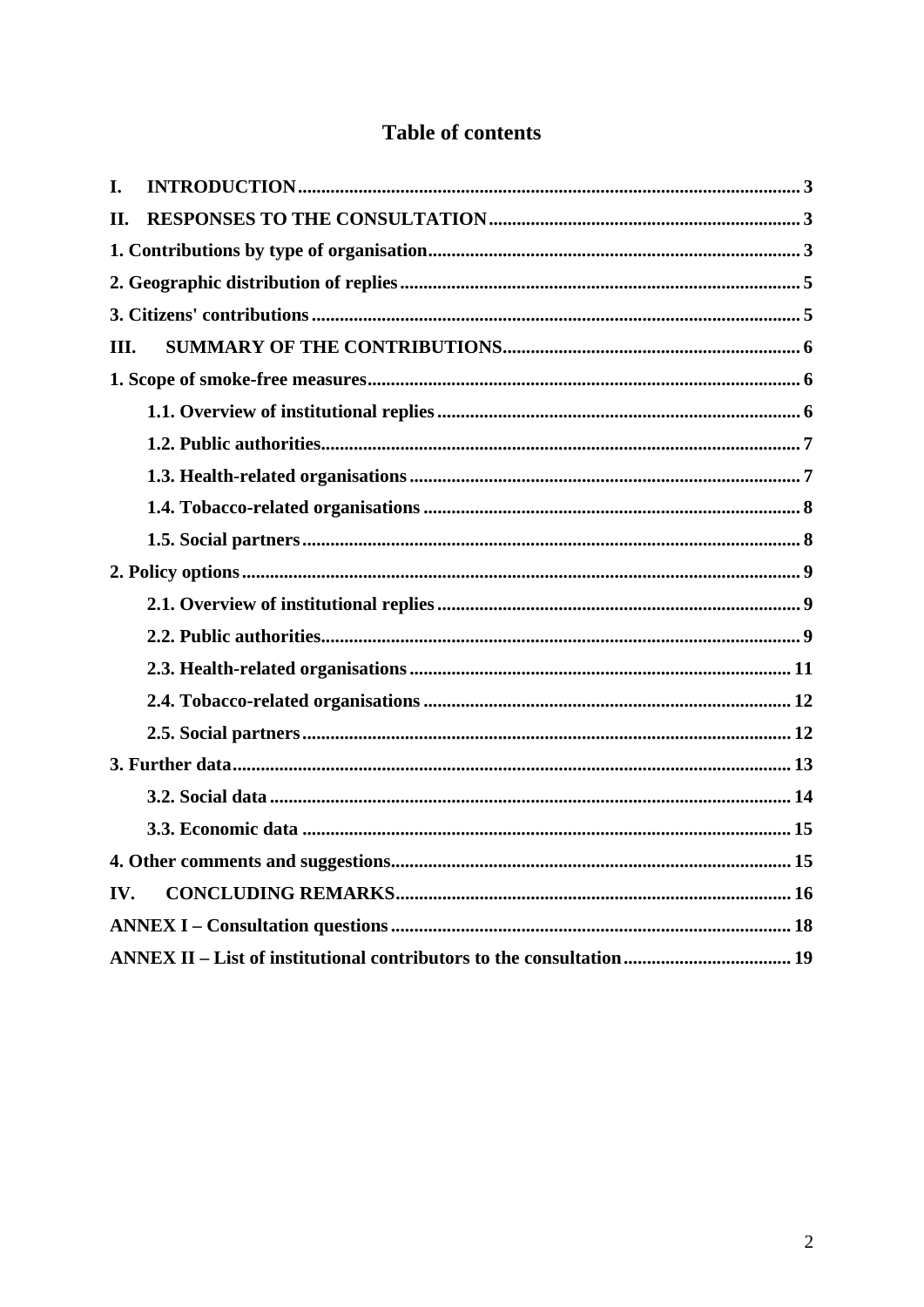#### **I. INTRODUCTION**

On 30 January 2007, the Commission published a **Green Paper "Towards a Europe free from tobacco smoke: policy options at EU level"**(COM(2007) 27 final) to launch a broad public consultation on the best way to promote smoke-free environments in the EU. This was preceded by informal consultation with selected stakeholders in April-May 2006 which helped define the Green Paper questions.

The Green Paper examined the health and economic burdens associated with passive smoking, public support for smoking bans, and the measures taken so far at national and EU level. The Commission invited the stakeholders' views on the scope of measures to tackle passive smoking and the most appropriate form of EU intervention. All the consultation questions can be found in Annex I.

The Green Paper consultation closed on **1 June 2007.** The Commission received more than **300 contributions** from a wide range of stakeholders, including EU Institutions, Member States' authorities, the health sector, tobacco-related organisations, the social partners and individuals. This report is based on the replies received up until 1 November 2007.

The great majority of contributors welcomed the Green Paper as a timely addition to the EU and global debate on smoke-free policies and expressed support for further EU action.

This report summarises the key outcomes of the consultation. It does not necessarily reflect the views of the European Commission.

#### **II. RESPONSES TO THE CONSULTATION**

The Commission received a total of 311 replies, comprising 171 institutional replies and 140 individual replies. Three individual respondents indicated that their response should not be published on the Commission's website.

#### **1. CONTRIBUTIONS BY TYPE OF ORGANISATION**

For the purpose of analysis, the respondents have been classified into five broad categories based on the type of organisation. Annex II contains a list of all the institutional contributors to the consultation.

| <b>Public</b><br><b>authorities</b> | <b>Health-related</b><br>organisations | <b>Tobacco-related</b><br>organisations | <b>Social partners</b> | <b>Other</b>   |
|-------------------------------------|----------------------------------------|-----------------------------------------|------------------------|----------------|
| <b>EU</b> Institutions              | <b>NGOs</b>                            | Manufacture                             | Inter-sectoral         | Individuals    |
|                                     | 45                                     | 22                                      |                        | <b>140</b>     |
| National govts                      | Research                               | Distribution                            | <b>HORECA</b>          | <b>MEPs</b>    |
| 18                                  | 14                                     | 5                                       |                        |                |
| National                            | Healthcare                             | Growing                                 | Other                  | Other industry |
| parliaments                         | professionals                          |                                         |                        |                |
|                                     | 18                                     |                                         |                        |                |
| Regional and                        | Pharmaceutical                         | Smokers' NGOs                           |                        |                |
| local                               | industry                               |                                         |                        |                |
| 13                                  | 4                                      |                                         |                        |                |
|                                     |                                        | Trade unions                            |                        |                |
|                                     |                                        |                                         |                        |                |
| 37                                  | 81                                     | 35                                      | 15                     | 143            |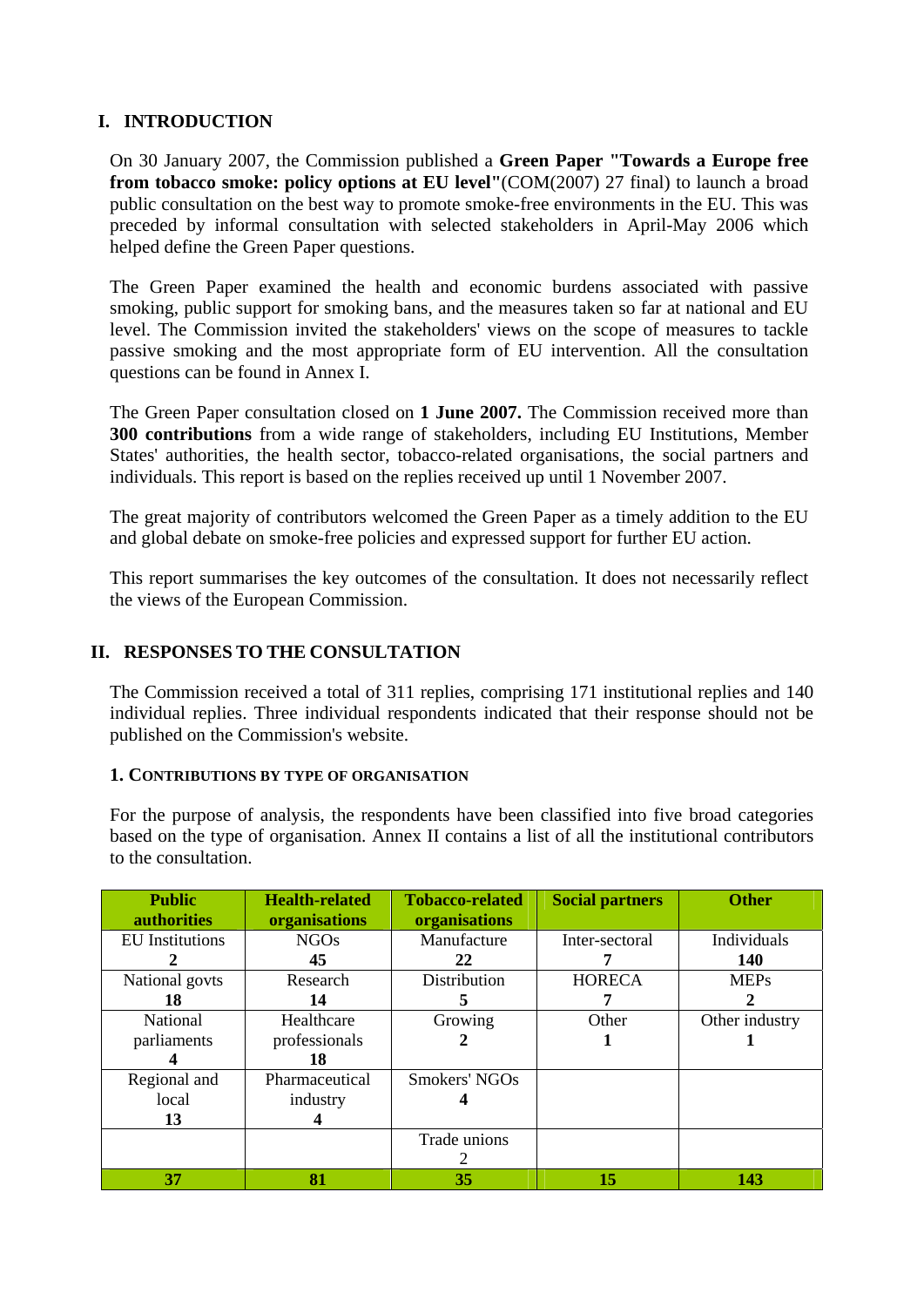Over a fifth of the institutional replies came from **public authorities**.

The Employment, Social Policy, Health and Consumer Affairs (EPSCO) **Council** held a public debate on the possible options for EU action to promote smoke-free environments on 31 May. In addition, the **European Parliament** adopted a resolution on the Green Paper on 24 October.

**The governments of 17 EU Member States** (Austria, Bulgaria, Czech Republic, Denmark, Germany, Estonia, France, Hungary, Ireland, Latvia, Malta, Netherlands, Poland, Slovenia, Spain, Sweden, United Kingdom) as well as the governments of three **EFTA States** (Iceland, Liechtenstein, Norway) replied to the consultation. The Bulgarian, Swedish and Estonian governments carried out their own stakeholder consultations on the Green Paper. In addition, four national parliaments and a dozen authorities at sub-national level made contributions.



Almost half (47%) of the institutional replies came from **health-related organisations.** These were most numerously represented by various health NGOs, including broad health alliances, dedicated tobacco control organisations, non-smokers' associations and disease-specific networks. Submissions were also received from associations of healthcare professionals (physicians, pharmacists, nurses, students' organisations) and scientific institutions (devoted mainly to respiratory diseases and cancer).

**Tobacco-related organisations** accounted for 20% of the institutional replies. They were represented mainly by manufacturers, including the EU-wide associations of cigarette, cigar and smoking tobacco producers and their member organisations at national level.

Less than a tenth of the institutional replies came from the **social partners**, represented primarily by employer organisations. There was only one trade union among inter-sectoral organisations and two among hospitality sector organisations.

A large number of replies (140) came from **individual citizens**. However, almost half of these contributions came from one Member State and the majority of them consisted of an identical message.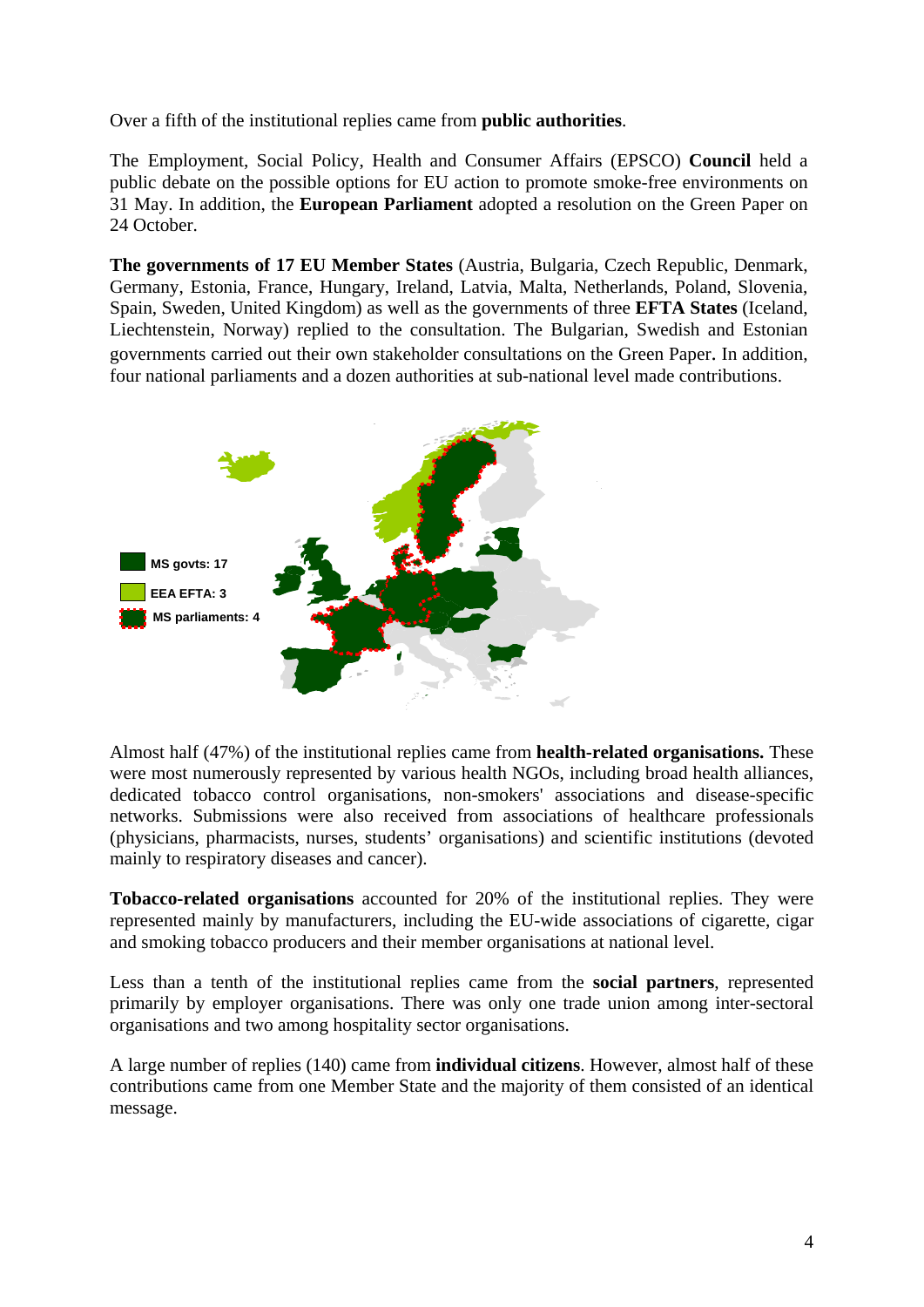#### **2. GEOGRAPHIC DISTRIBUTION OF REPLIES**

Institutional contributors included six international organisations and 30 EU-level organisations (the majority of them in the health sector). As for national organisations, the biggest number of replies came from the Netherlands (8), Austria (9), Hungary (10), Spain (10), Germany (18) and the UK (25). There were no replies from Luxembourg, Romania and Slovakia. The submissions from outside the EU included Norway, Iceland and Liechtenstein as well as Bosnia and Herzegovina.



Citizens from 16 Member States as well as from Switzerland replied to the consultation. The biggest number of replies came from Germany (67) and Spain (26), followed by Bulgaria (8), Austria (7) and the Czech Republic (4).



#### **3. CITIZENS' CONTRIBUTIONS**

Most of the individual submissions did not explicitly reply to the consultation questions but were general statements in favour of or against smoke-free policies. Consequently, the rest of the report will be focused mainly on the institutional replies.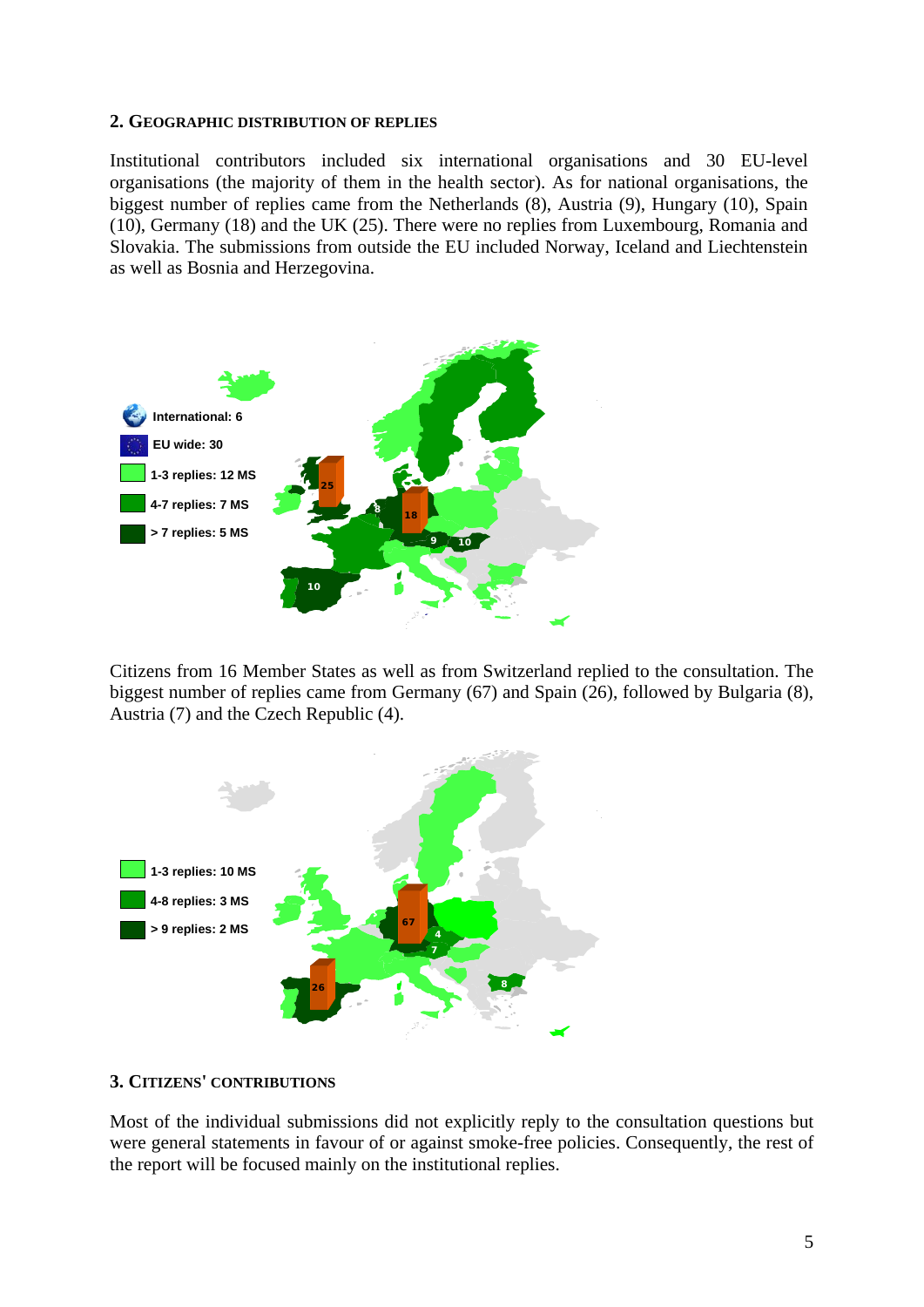

Overall, there was an almost equal number of replies in support of and against smoke-free policies. The attitudes towards smoke-free policies were strongly associated with the nationality of respondents. While all Spanish and Bulgarian respondents were in favour of smoke-free measures, most of Austrian and over 70% of German respondents were strongly against.

It should be noted that two out of three German replies consisted of the same message inspired by the tobacco industry.<sup>1</sup> Likewise, almost half of the Spanish replies were identical letters sent by a group of Spanish waiters.

#### **III. SUMMARY OF THE CONTRIBUTIONS**

#### **1. SCOPE OF SMOKE-FREE MEASURES**

The first consultation question concerned the **scope of measures to tackle passive smoking**. The Green Paper analysed the advantages and disadvantages of measures of different scope, including a total ban on smoking in all enclosed workplaces and public places and exemptions of different types (e.g. for bars and restaurants). The Commission concluded that the policy of widest scope would bring the biggest benefit to the public health of the population.

#### **1.1. Overview of institutional replies**

<u>.</u>

Over 60% of the institutional respondents expressed the view that the best option is a **comprehensive ban** on smoking in all enclosed workplaces and public places, with only minimum exemptions for places that are de facto somebody's homes, such as designated rooms in nursing homes or mental health settings. A quarter of respondents favoured different types of **exemptions**, for instance for bars and restaurants or separate smoking areas, whereas one in ten contributors did not explicitly reply to the question.



<sup>&</sup>lt;sup>1</sup> The standard letter is available at  $\frac{http://www.zigarren-verband.de/formular.html}{http://www.zigarren-verband.de/formular.html}$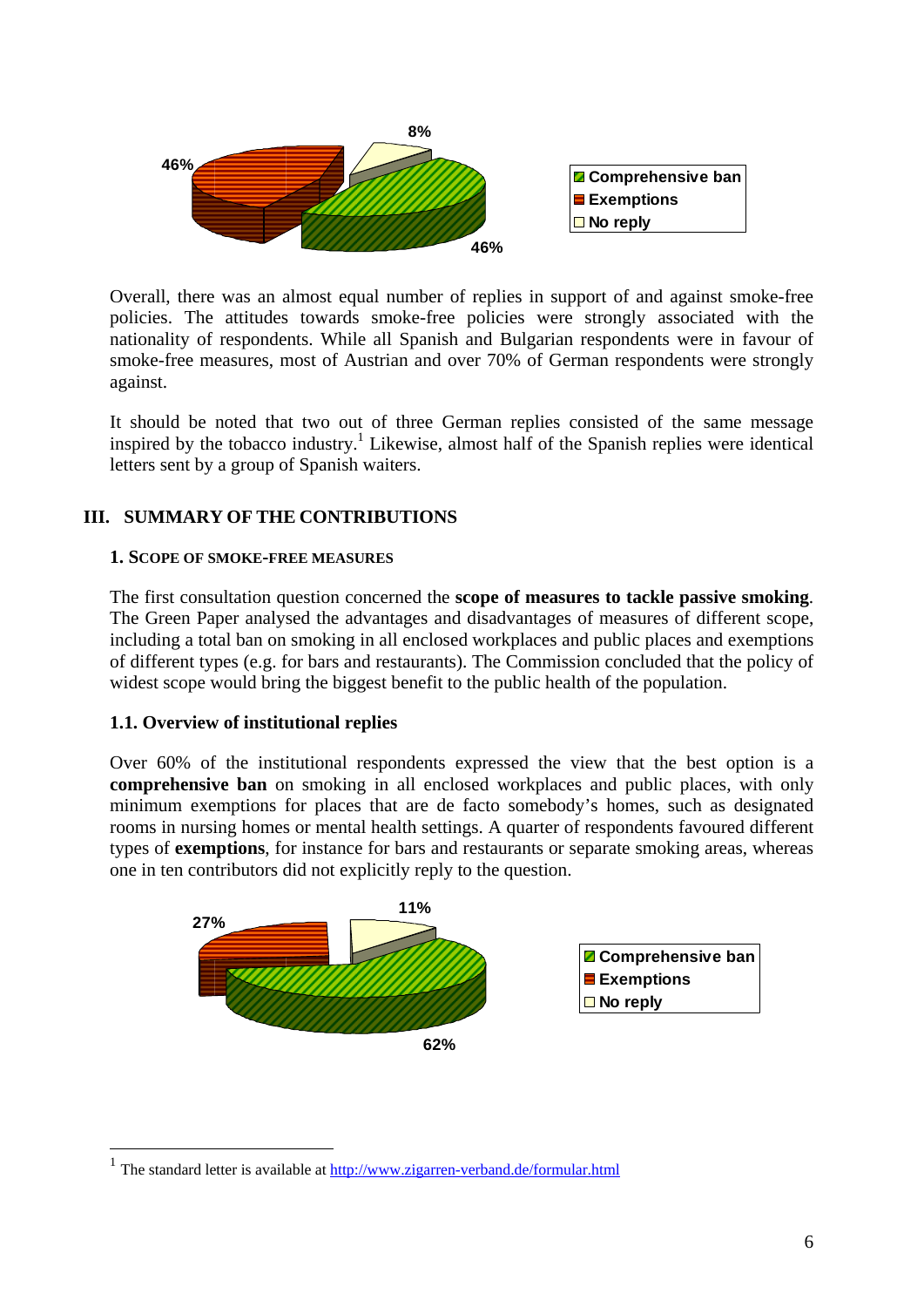#### **1.2. Public authorities**

The **European Parliament's** resolution states that "only a full smoking ban in all enclosed workplaces, including catering and drinking establishments, and all public buildings and transport can protect the health of employees and non-smokers and make it considerably easier for smokers to give up".

This view was also endorsed by a clear majority of **Member States**. Comprehensive smokefree regulations in all enclosed or substantially enclosed workplaces and public places were supported by thirteen Member States' governments. Within this group, one country claimed that restrictions should be introduced gradually to increase public acceptance and four opted for the possibility of creating enclosed, separately ventilated smoking rooms. Thee countries mentioned the issue of second-hand smoke also in certain outdoor places or situations such as open spaces of schools.

Four Member States' governments favoured smoke-free regulation with **various types of exemptions,** mainly for hospitality venues and "separate smoking premises".

#### **1.3. Health-related organisations**

The health sector opted unanimously for a comprehensive smoke-free policy. A small proportion (5%) of organisations dealing with smoking cessation argued that restrictions should be implemented in a step-by-step manner to make it easier for smokers to adjust and thus increase public support for the measure.



A number of respondents claimed that certain **outdoor places** should be included within the scope of smoke-free regulation while non-smokers' associations argued that virtually all places where people gather – such as parks or beaches – should be made smoke-free. One organisation claimed that smoking should also be outlawed in private cars for reasons of road safety as well as of health.

Finally, a large part of the health sector, in particular healthcare professionals and the pharmaceutical industry, argued that smoke-free policies need to be complemented by smoking cessation measures, both behavioural and pharmacological, in order to maximise the effects of a smoking ban.

Numerous **reasons** were given in support of a total ban on smoking. First, it would offer the highest reductions in ETS exposure and related harm – equally to all groups of workers. It would also have the biggest potential to make smoking less attractive in society and thus contribute to reducing the levels of active smoking. Finally, it was pointed out that the Community and Member States have signed and ratified the Framework Convention on Tobacco Control (FCTC), which obliges them to provide effective protection from tobacco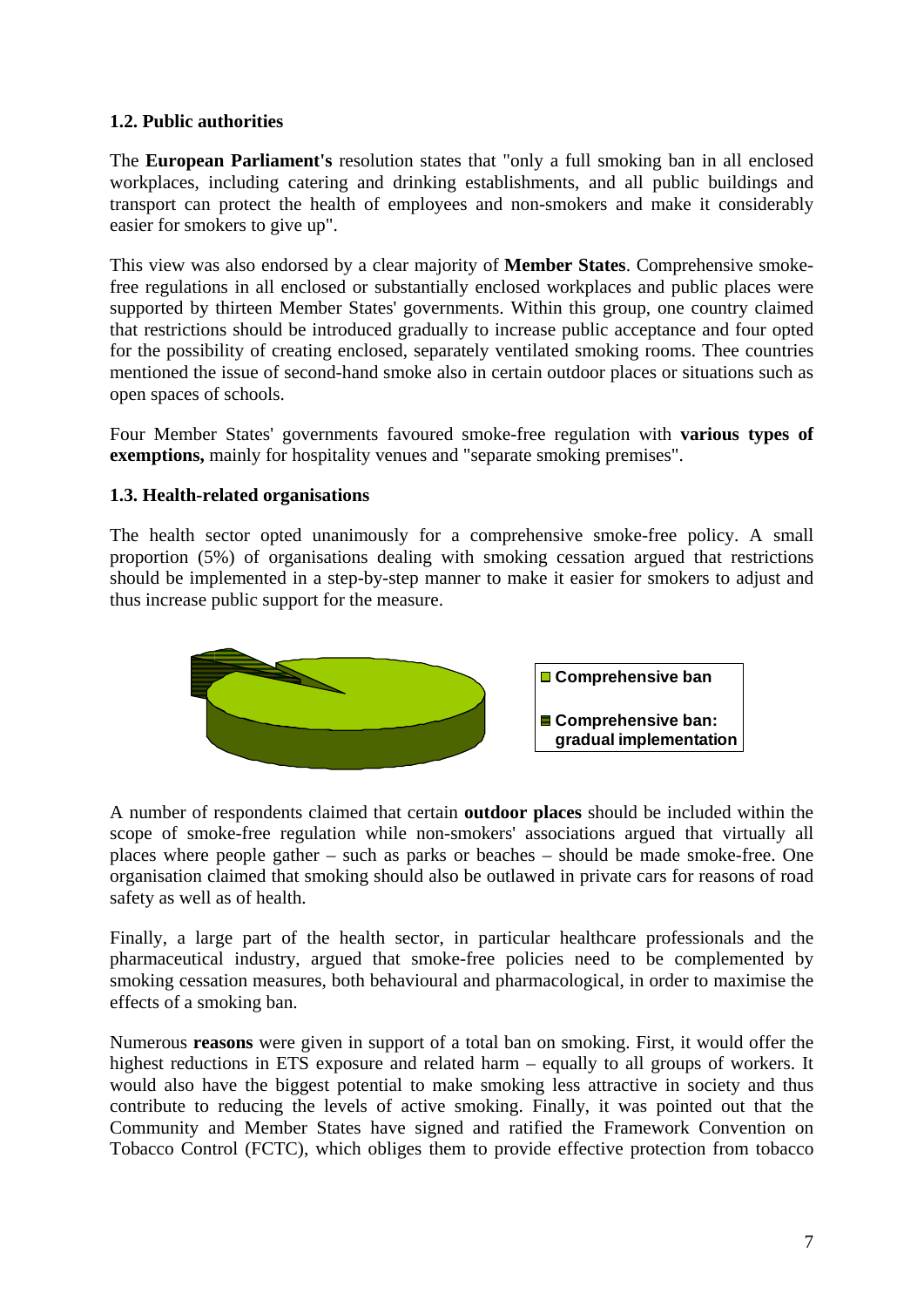smoke in all enclosed public places, workplaces, public transport and possibly other public places.

The main argument against exemptions – in particular for bars and restaurants – was that the workers most heavily exposed to tobacco smoke would not be protected. Different provisions for different establishments would also be more complicated and expensive to enforce and could leave room for biased interpretation.

#### **1.4. Tobacco-related organisations**

Tobacco-related organisations, for the most part, favoured **regulation with exemptions**, as a solution to accommodate both smokers and non-smokers.

The major EU-level associations of cigarette, cigar and smoking tobacco producers provided a coordinated reply, according to which smoking should be banned in all enclosed public places and workplaces (including HORECA) with the option to set aside physically separated, ventilated parts of the premises for adult smokers. Managers of the hospitality venues with a primarily adult clientele and with a useable area of less than 100 m² would be allowed to choose to permit smoking throughout. Other manufacturer organisations called for wider exemptions including in the workplace.

**Alternatives to a smoking ban** were also suggested. A number of organisations argued that modern air-cleansing systems can provide an environment as good as or even better than the outside air and could thus replace the need for smoking restrictions. Other suggestions included establishing a "*de minimis* risk level" for tobacco smoke (in order to stimulate research on products which substantially reduce or even eliminate ETS) and making oral tobacco available throughout the EU (as a way to reduce the population's exposure to tobacco smoke).

#### **1.5. Social partners**



Over half of the social partners (all of them employer organisations) **did not explicitly reply** to the question on the scope of smoke-free measures, arguing that there is no need for EU action or even discussion on this issue. Instead, the extent of smoke-free measures should be determined on a case-by-case basis at national level or even left to individual employers.

**Exemptions for bars and restaurants** were favoured by hospitality sector organisations on the grounds that a total ban on smoking would bring great losses to the sector. However, according to the EU-level representation of hospitality workers, any exemptions to smokefree provisions should be limited to isolated and ventilated areas so that non-smokers are not at all exposed to tobacco smoke.

A total smoking ban was advocated by only one organisation, which was also the only trade union of an inter-sectoral nature.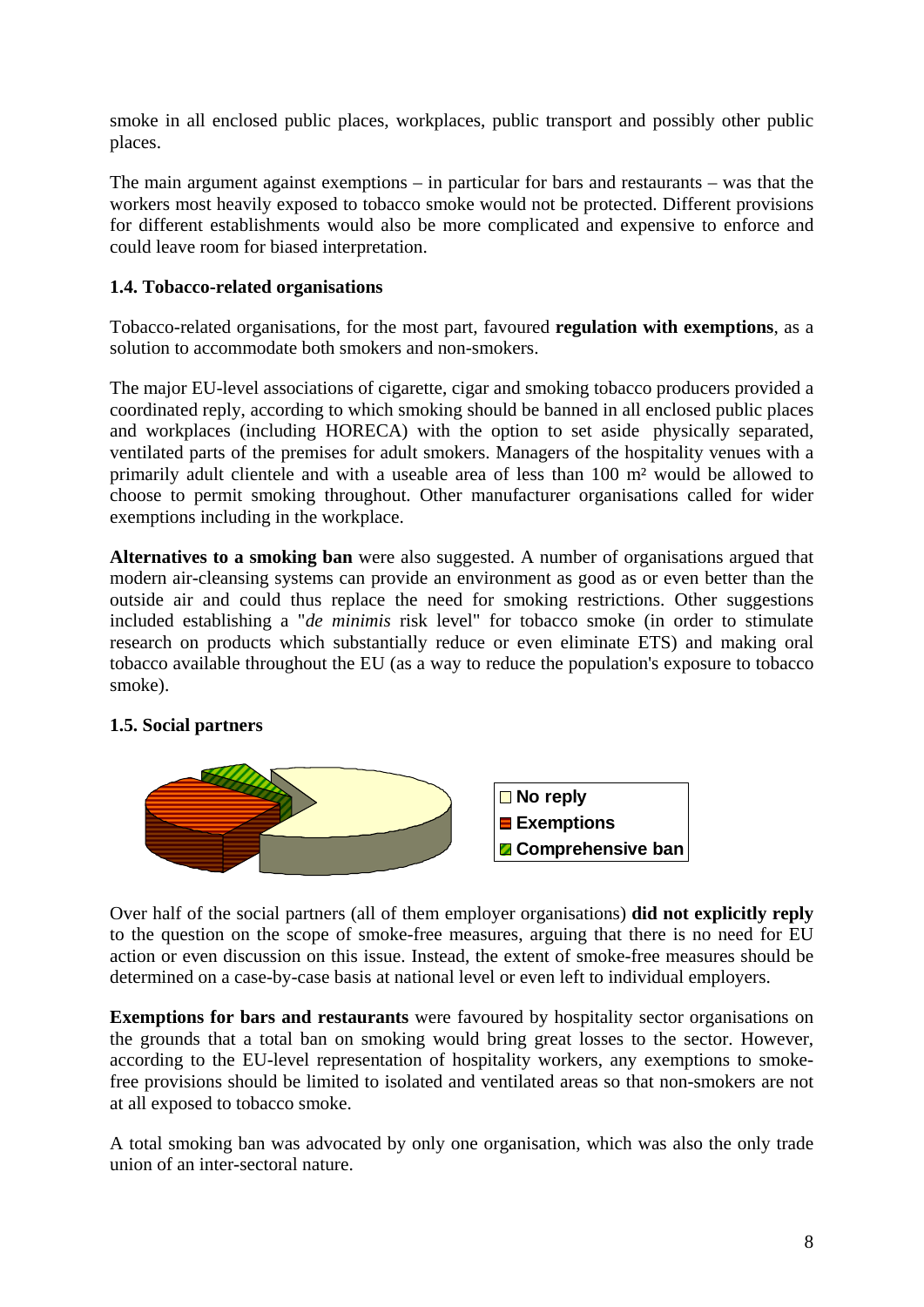#### **2. POLICY OPTIONS**

The second question concerned the **most appropriate form of EU intervention.** The five options presented for discussion in the Green Paper were:

- **No change from the status quo**: continuing the current work on second-hand smoke under the different Community programmes;
- **Voluntary measures**: encouraging self-regulation at European level through a wide platform process or an autonomous agreement of the European social partners;
- **Open method of coordination**: seeking convergence in national smoke-free legislation through guidelines, targets and exchanges of best practice;
- **Commission or Council Recommendation:** putting the issue on the political agenda at a high priority level in all Member States; or
- **Binding EU legislation:** imposing a minimum level of protection against tobacco smoke across the EU. This option could be achieved in different ways, including health and safety at work legislation.

These options are not mutually exclusive and might complement each other.

#### **2.1. Overview of institutional replies**

Overall, an **EU Recommendation** and **binding EU legislation** were the two most popular policy options with around 40% support each. 14% of respondents believe that no new action is needed at EU level while 7% of respondents did not explicitly reply to the question. One in eight contributors opted for more than one policy option, either in parallel or over time.



#### **2.2. Public authorities**

The **European Parliament's** resolution calls on the Member States to introduce comprehensive smoke-free laws within two years and invites the Commission to table a relevant legislative proposal by 2011 in the event of unsatisfactory progress. The Commission is also asked to propose an amendment of the current legislative framework in order to classify environmental tobacco smoke as a carcinogen and oblige employers to ensure that the workplace is smoke-free.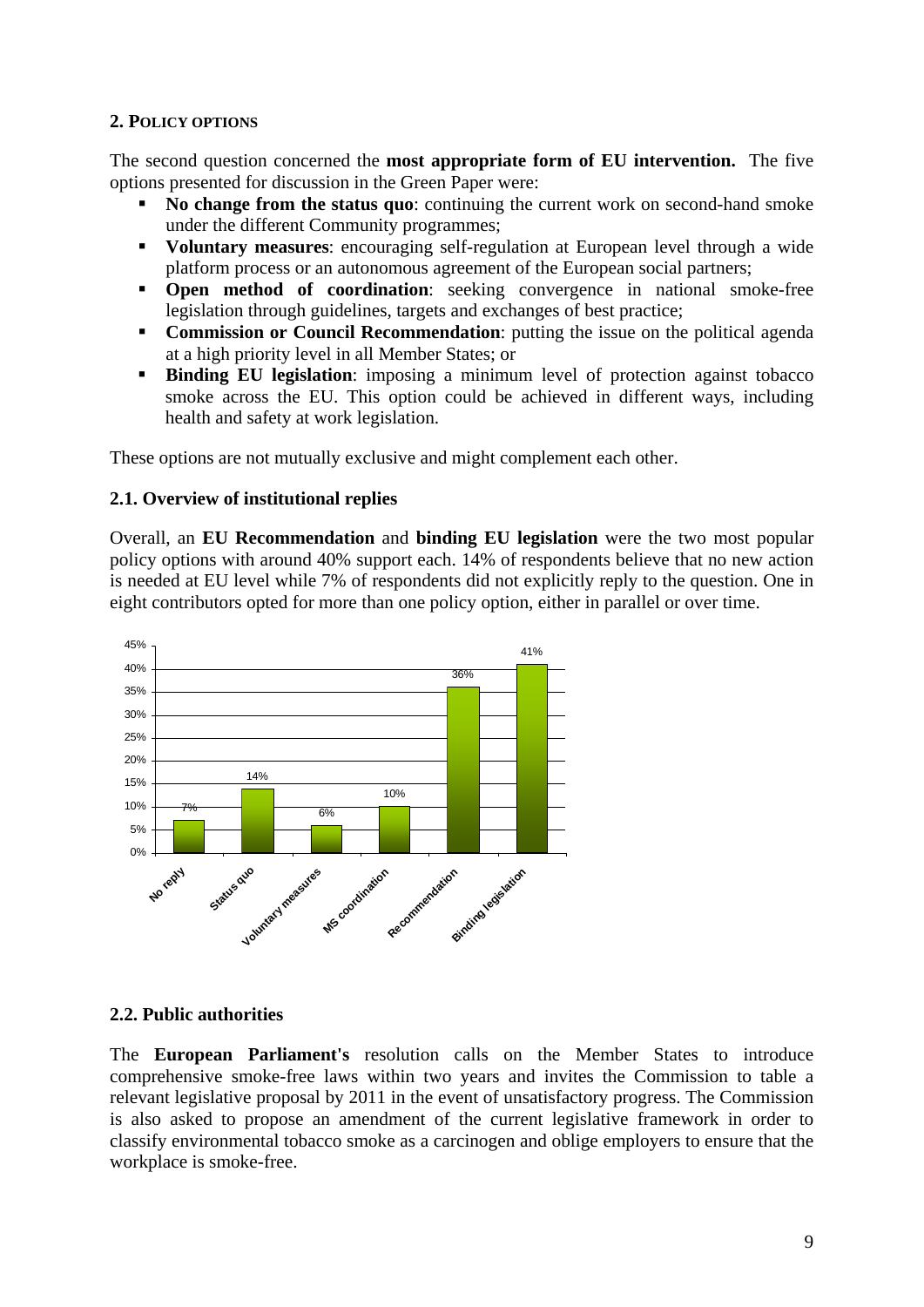During the **Council** debate, the majority of Member States were of the opinion that the EU has an important role to play in promoting smoke-free environments by supporting and coordinating national efforts, e.g. through a relevant recommendation. This should be complemented by prevention, information and education campaigns.

The submissions from **Member States' governments** broadly reflect the exchange of views at the Council.



All but one of the Member States' governments recognised the need for strengthened EU action to promote smoke-free environments. Almost half of the countries (8) opted for more than one policy option.

One government was of the opinion that the EU **should not undertake any new activities** on passive smoking as Member States can tackle the issue effectively by themselves and, by ratifying the Framework Convention on Tobacco Control, they have already committed themselves to doing so.

Two Member States saw value in **voluntary measures** whereas two other countries were explicitly against this option, arguing that self-regulation has proved ineffective in the area of tobacco control.

Nine Member States recognised the value of **exchanging experience and best practice** among each other. The need to draw up a common set of indicators to monitor progress at sub-national, national and EU level was identified. The creation of a special centre of competence at EU level, which would provide know-how and issue guidelines based on Member States' experiences, was also suggested.

The most popular policy option was a **Commission or Council Recommendation**, which would encourage Member States to adopt comprehensive smoke-free legislation at national level. This was supported by 10 Member States either as the sole policy option or in combination with other initiatives (for instance to prepare or complement binding legislation).

**Binding EU legislation**, in combination with other policy options, was supported by five Member States. However, two of them pointed out that this should be a long-term solution and the ground should be prepared by non-binding measures. On the other hand, binding EU measures were explicitly opposed by seven governments on the grounds that legislation at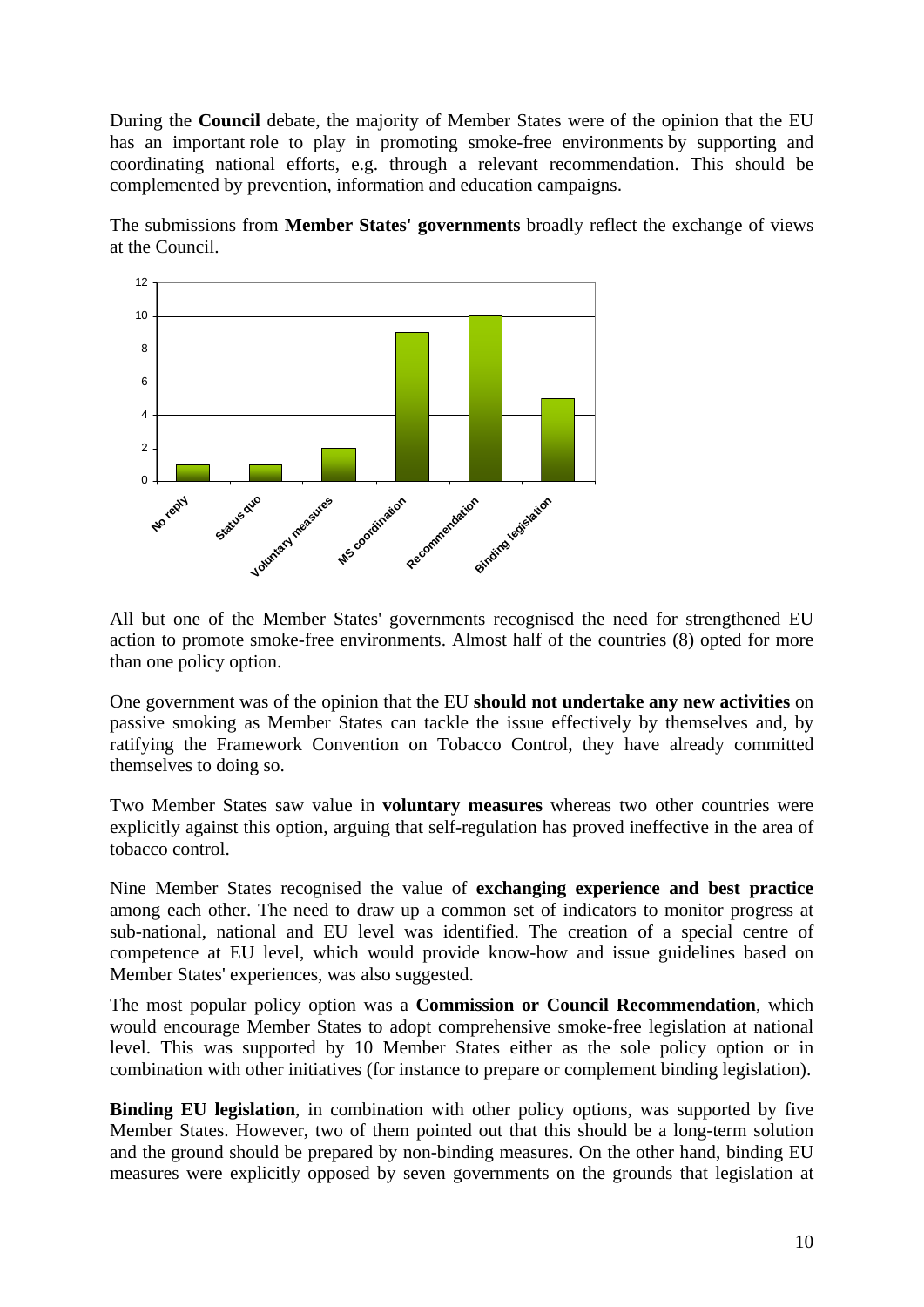Member State level would be the most appropriate and effective way to achieve smoke-free objectives.

The four **national parliaments** also emphasised that smoke-free laws should be enacted within the Member State concerned and at the relevant legislative level, in accordance with the principle of subsidiarity. Among **regional authorities**, an EU Recommendation was the most popular policy option (7), followed by binding EU legislation (5).



#### **2.3. Health-related organisations**

The **public health community** virtually unanimously rejected the first three policy options (status quo, voluntary measures and coordination of Member States' efforts), arguing that they would not be sufficient to bring about real change. In particular, voluntary measures were criticised as ineffective, given the experience of countries such as Germany, Spain or the UK.

The main controversy was whether the best course of action would be binding EU legislation or an EU Recommendation.

Two thirds of health stakeholders called for **binding EU measures**, arguing that this is the only policy option that could impose enforceable minimum standards throughout the EU. In particular, it would provide the basic level of protection from tobacco smoke for citizens and workers in those countries that are unwilling or unable to enact comprehensive smoke-free laws.

At the same time, a quarter of the health organisations opted for a comprehensive **Council Recommendation,** which would set the gold standard for national smoke-free efforts based on the FCTC guidelines. It was argued that such a recommendation would be speedier and more robust than the legislative process. It would also enhance the sense of ownership of smoke-free policy among Member States.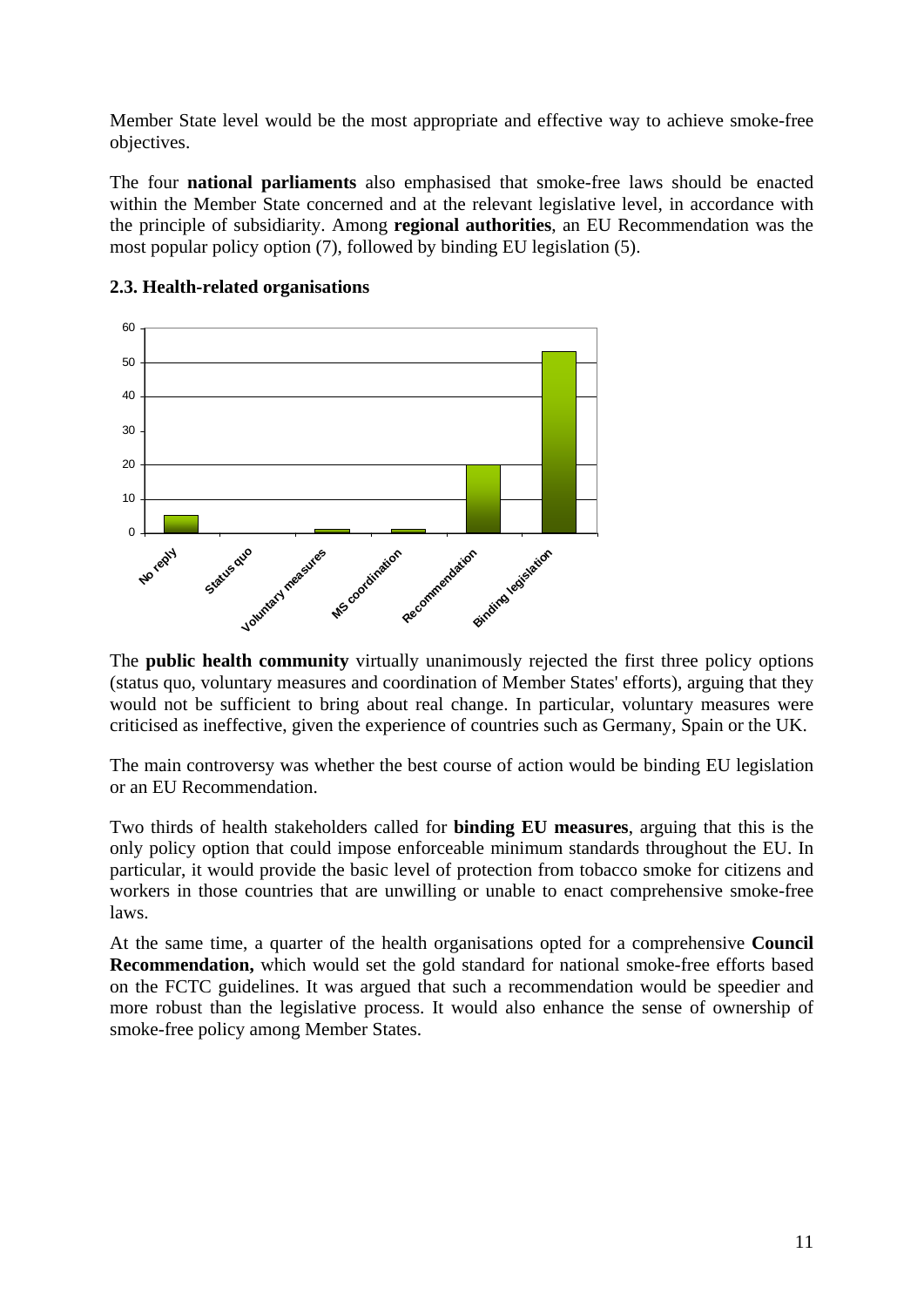#### **2.4. Tobacco-related organisations**



The tobacco industry, by a great majority, opted for an **EU Recommendation** as the best course of action. The major EU-level associations of cigarette and smoking tobacco manufacturers as well as their member organisations committed themselves to working with individual Member States on the rapid transposition of such a recommendation into binding legislation at national level to ensure consistent rules and legal certainty across the EU.

Other parts of the industry claimed that there is no need for unified rules in the EU, given the varying conditions in each Member State.

Some organisations also supported voluntary measures, such as the establishment of a broad platform process at EU level that would include the tobacco industry.

A quarter of respondents – including all smokers' NGOs - opted for the status quo, arguing that the issue falls within the exclusive competence of the Member States.



#### **2.5. Social partners**

The **status quo** was the preferred policy option for all employer organisations, the main argument being that the issue of second-hand smoke would be best tackled at national level,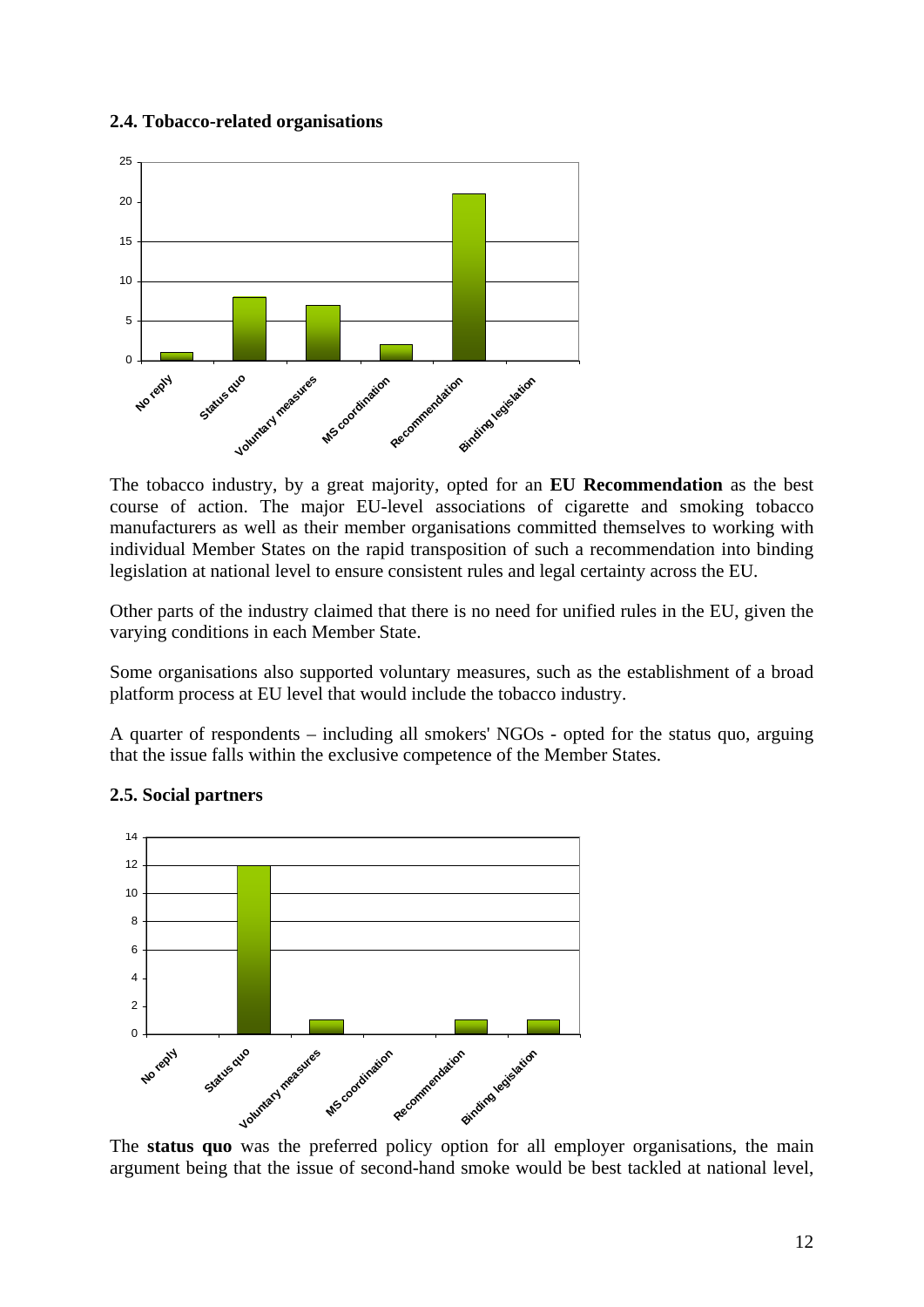depending on national circumstances and cultural differences. This could be done, for instance, through voluntary agreements between employers and employees. It was also argued that the existing EU directives on health and safety at work are sufficient to protect workers from exposure to tobacco smoke.

The three organisations which favoured options other than the status quo were all trade unions. Again, as was the case with the scope of smoke-free measures, the only trade union at inter-sectoral level stood clearly apart, calling for binding EU-wide measures.

#### **3. FURTHER DATA**

The third question asked for further quantitative or qualitative **data on the health, social or economic impact of smoke-free policies** which should be taken into account.

A number of contributors referred to the Scottish evaluation of smoke-free legislation (presented at an international conference in Edinburgh on 10-11 September  $2007$ )<sup>2</sup> as a significant contribution to international understanding of the health effects of exposure to ETS and the broader social, cultural and economic impact of smoke-free legislation.

#### **3.1. Health data**

#### **Health burden of ETS exposure**

Regarding exposure to second-hand smoke, new studies from the Czech Republic<sup>3</sup> (exposure at home and in public places) and from Bavaria<sup>4</sup> (ETS concentration in hospitality venues) were brought to the Commission's attention.

A number of contributors - in particular disease-specific organisations - highlighted the links between exposure to second-hand smoke and various health conditions, including respiratory diseases, lung cancer, cardiovascular diseases and mental health. A new review of 22 studies found a 24% higher risk of lung cancer among workers exposed to second-hand smoke, and a two-fold increased risk for the most heavily exposed workers.<sup>5</sup>

A small proportion of tobacco-related organisations and one employer organisation questioned the health threat posed by second-hand smoke. The objectivity and statistical relevance of the data quoted in the Green Paper were also disputed.

#### **Impact of smoke-free policies**

Regarding the health gains from smoke-free policies, the latest studies from Ireland<sup>6</sup> and Sweden<sup>7</sup> demonstrate a significant improvement in the respiratory health of hospitality

1

<sup>&</sup>lt;sup>2</sup> http://www.smokefreeconference07.com<br><sup>3</sup> SZLI INstigael Institute of Public Health

 $3$  SZÚ [National Institute of Public Health] 2007.

<sup>&</sup>lt;sup>4</sup> Bolte G, Heitmann D, Kiranoglu M, Schierl R, Diemer J, Koerner W, Fromme H., Exposure to environmental tobacco smoke in German restaurants, pubs and discotheques.J Expo Sci Environ Epidemiol. 2007 Jun 13; [Epub ahead of print].

<sup>5</sup> Stayner L, Bena J, Sasco AJ, Smith R, Steenland K, Kreuzer M, Straif K (2007) Lung cancer risk and workplace exposure to environmental tobacco smoke. American Journal of Public Health, 97, 545-551.

 $6$  Goodman P, Agnew M, McCaffrey M, Paul G, Clancy L. Effects of the Irish smoking ban on respiratory health of bar workers and air quality in Dublin pubs. Am J Respir Crit Care Med. 2007 Apr 15;175(8):840-5. Epub 2007 Jan 4.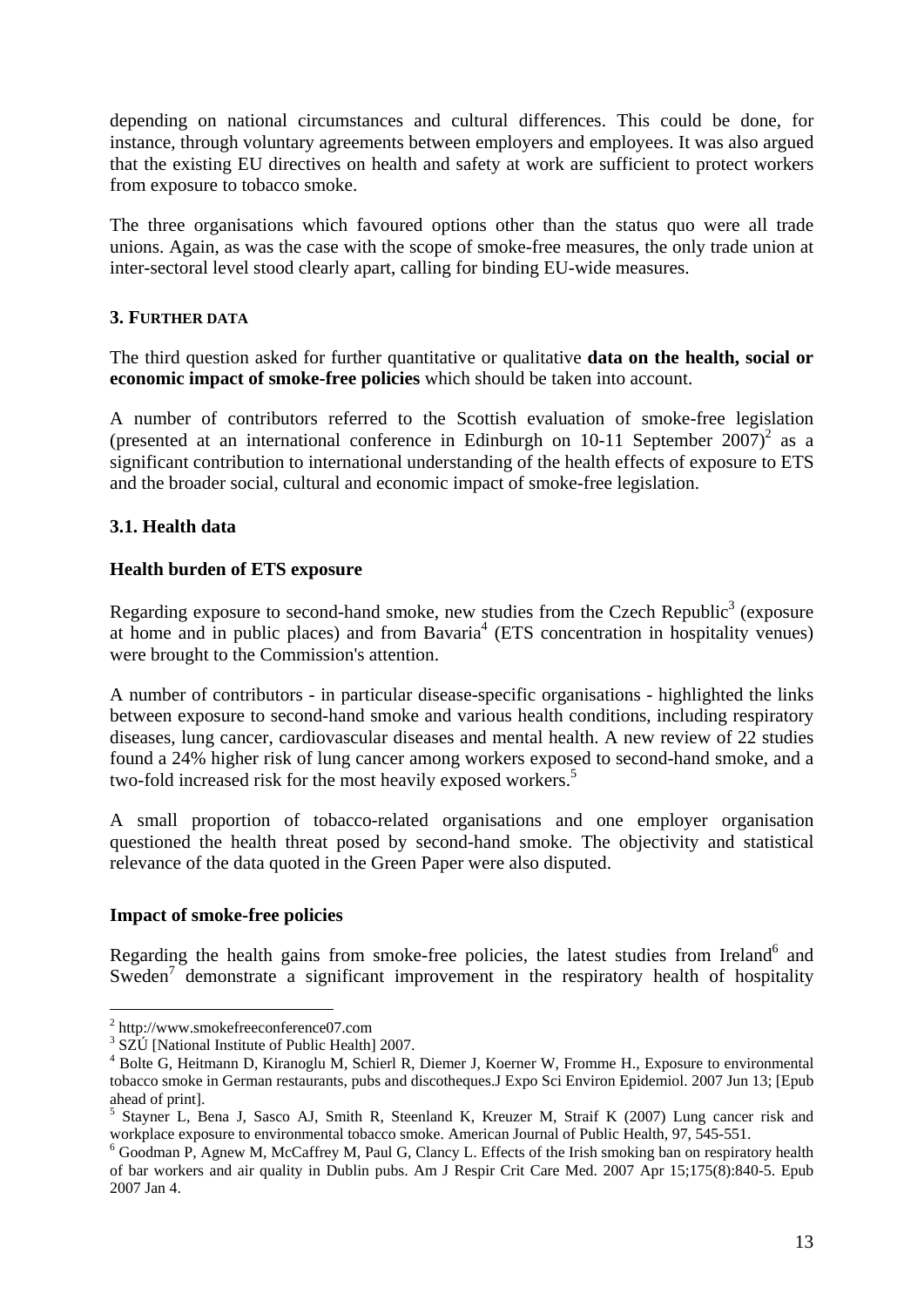workers after a year of smoke-free legislation. In addition, in Sweden, there has been a significant overall reduction of respiratory symptoms among adults since 1996, including a 1% drop in chronic bronchitis and chronic obstructive pulmonary disease (COPD).<sup>8</sup>

#### **3.2. Social data**

#### **Support for smoke-free policies**

High and increasing support for total smoking bans was reported in a number of countries where comprehensive smoke-free laws are already in place or are being introduced, including Iceland, Lithuania, the Netherlands, Norway and the UK. On the other hand, it was pointed out that in Austria, the Czech Republic and Hungary, the majority of citizens are sceptical about smoking bans in hospitality establishments.

One smokers' association alleged that the Green Paper overstated public support for smokefree policies declared in the special Eurobarometer on Tobacco by adding those "somewhat in favour" to those "totally in favour" of such measures.

#### **Impact on smoking behaviour**

Several public health stakeholders highlighted the positive impact of smoke-free policies on **smoking cessation**. It was pointed out that the countries that have introduced smoke-free legislation have seen a considerable increase in quit attempts in the run-up and during policy implementation.

Regarding the impact on actual **smoking rates**, a Finnish study found that smoke-free legislation has been highly effective in reducing smoking prevalence and tobacco consumption among employees in Finland.<sup>9</sup> Decreasing smoking rates and tobacco consumption were also reported in Norway and Lithuania, respectively.

On the other hand, it was pointed out that in Ireland, after an initial drop, smoking rates are now rising again.

#### **Impact on social equity**

A number of contributors highlighted the link between active and passive smoking and **socioeconomic factors**, and the impact that smoke-free policies can have on reducing socioeconomic inequalities in health. The importance of **gender perspective** was also emphasised. A number of governments have called for more research into these issues.

#### **Unintended consequences of smoke-free legislation**

A number of tobacco and hospitality sector organisations emphasised the adverse social consequences of smoke-free policies, such as the increase in cigarette litter and the noise in the streets; the destruction of social networks due to the closure of traditional pubs and bars;

 <sup>7</sup> Boëthius, G; Larsson M.Smoking Ban Works: Substantial reduction of ETS exposure and symptoms in Swedish workers.

<sup>&</sup>lt;sup>8</sup> Results presented at the XXVI Congress of the European Academy of Allergology and Clinical Immunology which took place from 9-13 June 2007 in Göteborg - http://www.congrex.com/eaaci2007.

<sup>&</sup>lt;sup>9</sup> Heloma A. Impact and Implementation of the Finnish Tobacco Act in Workplaces. People and Work Research Reports 57. Finnish Institute of Occupational Health. Helsinki 2003.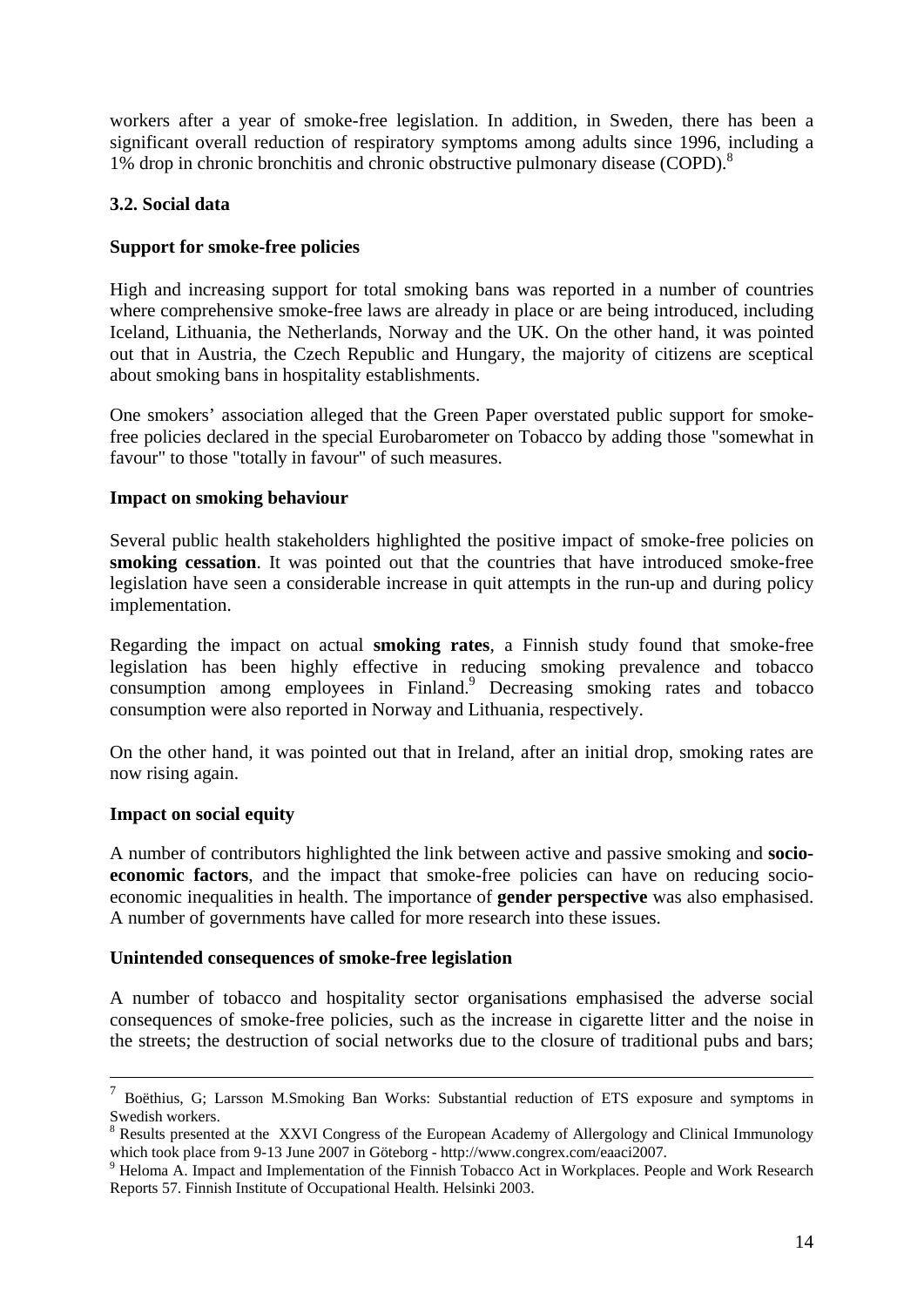social disharmony and stigmatisation of smokers as well as the displacement of smoking to the home.

#### **3.3. Economic data**

#### **Economic burden of ETS exposure and impact of smoke-free policies**

A number of Member States and public health stakeholders highlighted the economic burden of active and passive smoking, including medical costs and the productivity loss caused by illness and premature death attributable to tobacco.

On the other hand, some tobacco and employer organisations questioned the Green Paper's description of the economic consequences of smoke-free policies, emphasising in particular the significance of tobacco-related employment and the contribution of tobacco taxes to state revenue.

#### **Impact on the hospitality industry**

Employer and tobacco-related organisations argue that smoking restrictions have had a serious negative impact on employment and revenue in the hospitality sector in a number of EU Member States (Ireland, Belgium, Italy, UK). In a members' survey carried out by the major association of licensed premises operators in Scotland, the respondents reported an 11% drop for drink sales in pubs, while a third of those surveyed reported staff reductions within a year of policy implementation.

At the same time, public health stakeholders cautioned against anecdotal reports or polls involving business owners, pointing out that no objective, peer reviewed study has found a significant negative economic impact associated with smoke-free legislation.

#### **Other implications**

Employer organisations voiced concerns that a total ban on indoor smoking in the workplace could lower the productivity of workers who would take smoking breaks outside buildings. Potential harm to other economic sectors (e.g. specialised tobacconists or petrol stations with an attached shop) was also highlighted. One public health organisation from outside the EU voiced concern that making smoking more difficult within the EU might prompt the tobacco industry to try and increase its market share in the EU's neighbourhood.

#### **4. OTHER COMMENTS AND SUGGESTIONS**

The fourth question invited any **other comments or suggestions** on the Green Paper.

A number of support measures were proposed in order to maximise the impact of smoke-free policies.

#### • **Smoking cessation support**

There was wide agreement that smoke-free environments should be complemented with increased access to cessation therapies (both behavioural and pharmacological) for persons who wish to stop smoking. The importance of health professionals' training in tobacco cessation was also highlighted.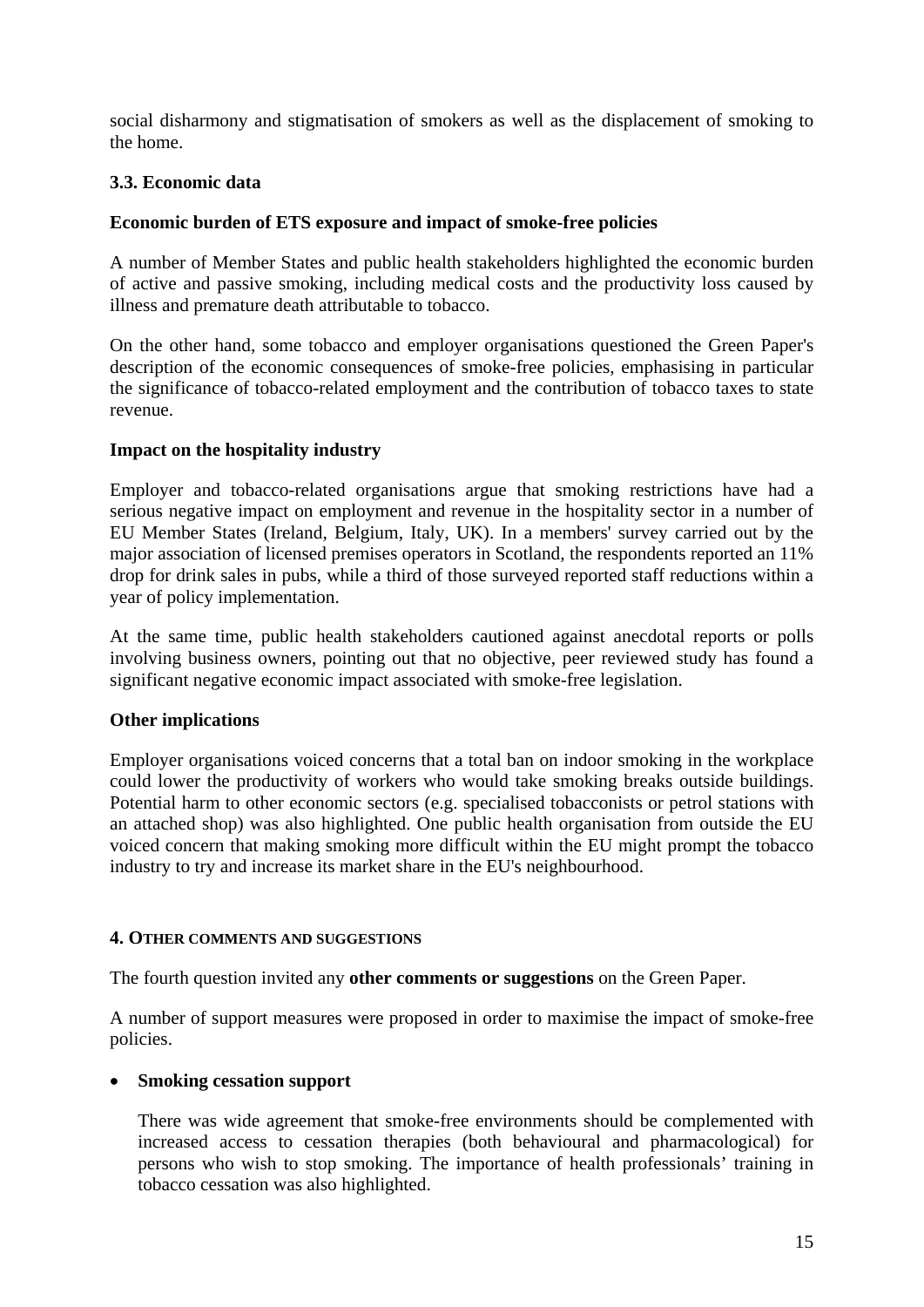A number of contributors called on the EU to play a more active role in promoting effective cessation interventions through a relevant recommendation and/or facilitating the exchange of best practices between Member States.

One government as well as the European Parliament asked the Commission to consider the impact of oral tobacco use on cigarette consumption.

#### • **Awareness-raising**

The importance of information and education campaigns in raising awareness about the dangers of active and passive smoking and increasing support for smoke-free measures was also highlighted.

The Commission was encouraged to continue to implement awareness-raising measures beyond 2008. The European Parliament, as one arm of the budgetary authority, called for adequate financing of these awareness-raising measures once the Tobacco Fund runs out.

The need for continued support for tobacco control research was also emphasised.

#### • **Monitoring**

It was pointed out that any smoke-free initiative should be equipped with a transparent monitoring regime in order to assess its impact across a range of key outcome areas.

The need to draw up common, comparable indicators that would enable tracking of key information (on exposure to second-hand smoke, compliance with smoke-free legislation, etc.) was emphasised.

The Commission was invited to monitor the implementation of smoke-free legislation throughout the EU, focusing in particular on changes in attitudes and smoking behaviour as well as social equity.

#### • **International context**

The importance of the international context was also highlighted. In particular, a number of contributors pointed to the need to take into account and implement the FCTC guidelines on smoke-free environments adopted at the second Conference of the Parties in July 2007.

Other proposals for tobacco-control work were not directly related to smoke-free environments and concerned issues such as tobacco taxation, product regulation and youth smoking prevention.

#### **IV. CONCLUDING REMARKS**

The great majority of contributors welcomed the Green Paper as a timely addition to the EU and global debate on smoke-free policies and expressed support for further efforts to promote smoke-free environments throughout the EU.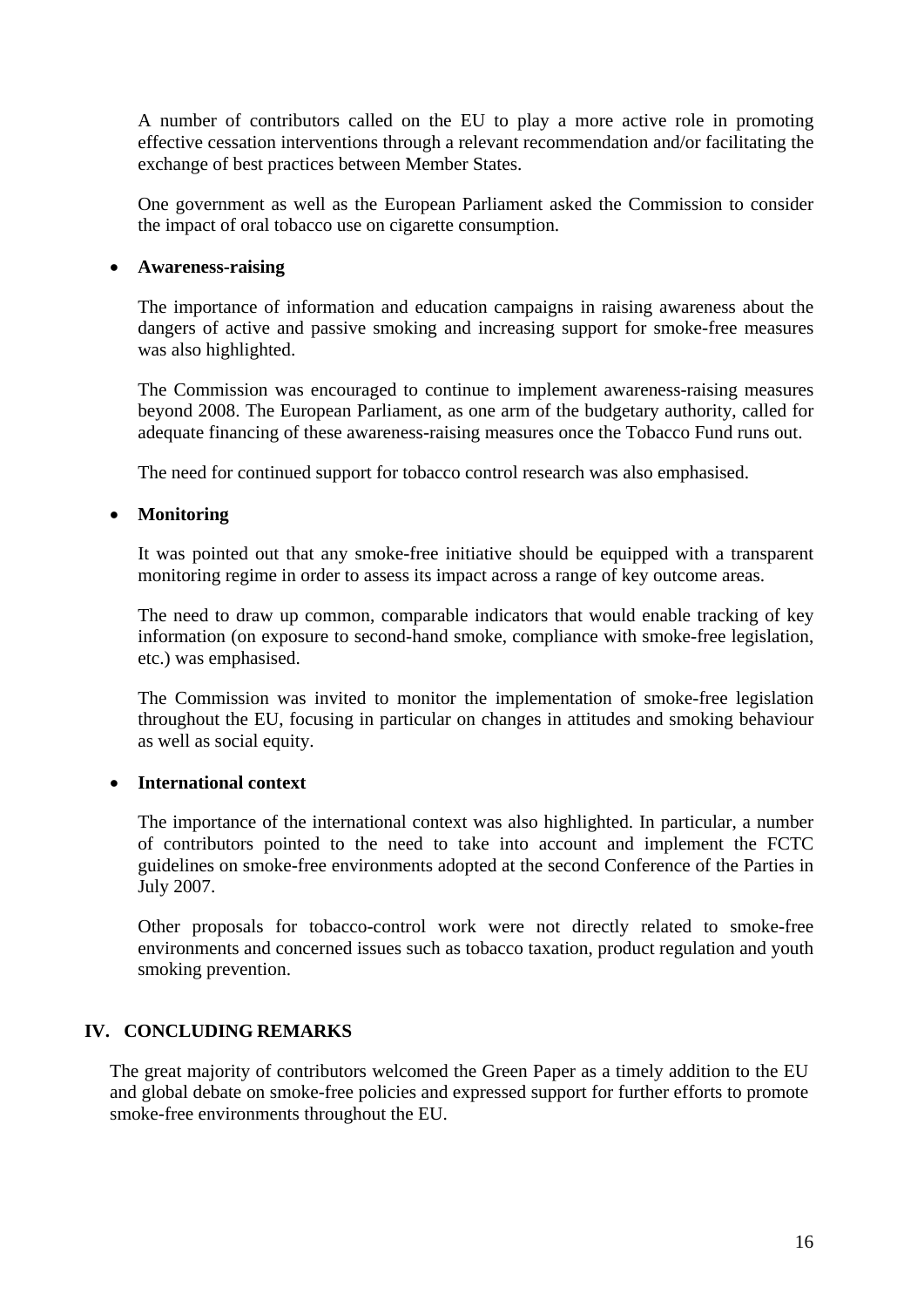The majority of respondents share the Commission's view that only a full smoking ban in all enclosed workplaces and public places, with minimum exemptions on humanitarian grounds, can adequately protect the health of citizens and workers.

As for the ways to achieve this goal, the need for strengthened action both at Member State and EU level was identified. The recent trend towards smoke-free policies throughout the EU was applauded. At the same time, it was acknowledged that not all governments have made attempts to better protect their citizens from tobacco smoke, while a number of others have encountered serious difficulties in introducing comprehensive smoke-free legislation, mainly in the hospitality and leisure sector. EU support in such cases was recognised as particularly important. The need to take into account and support the FCTC guidelines on smoke-free environments was also emphasised.

Building on the support received in the Green Paper consultation, the Commission intends to put forward a follow-up initiative on smoke-free environments by the end of 2008. This would assist Member States in implementing comprehensive smoke-free laws in line with the FCTC guidelines.

Current work on second-hand smoke under the different Community programmes will continue. The Commission is also willing to continue its media prevention campaign beyond 2008 provided that adequate resources are made available.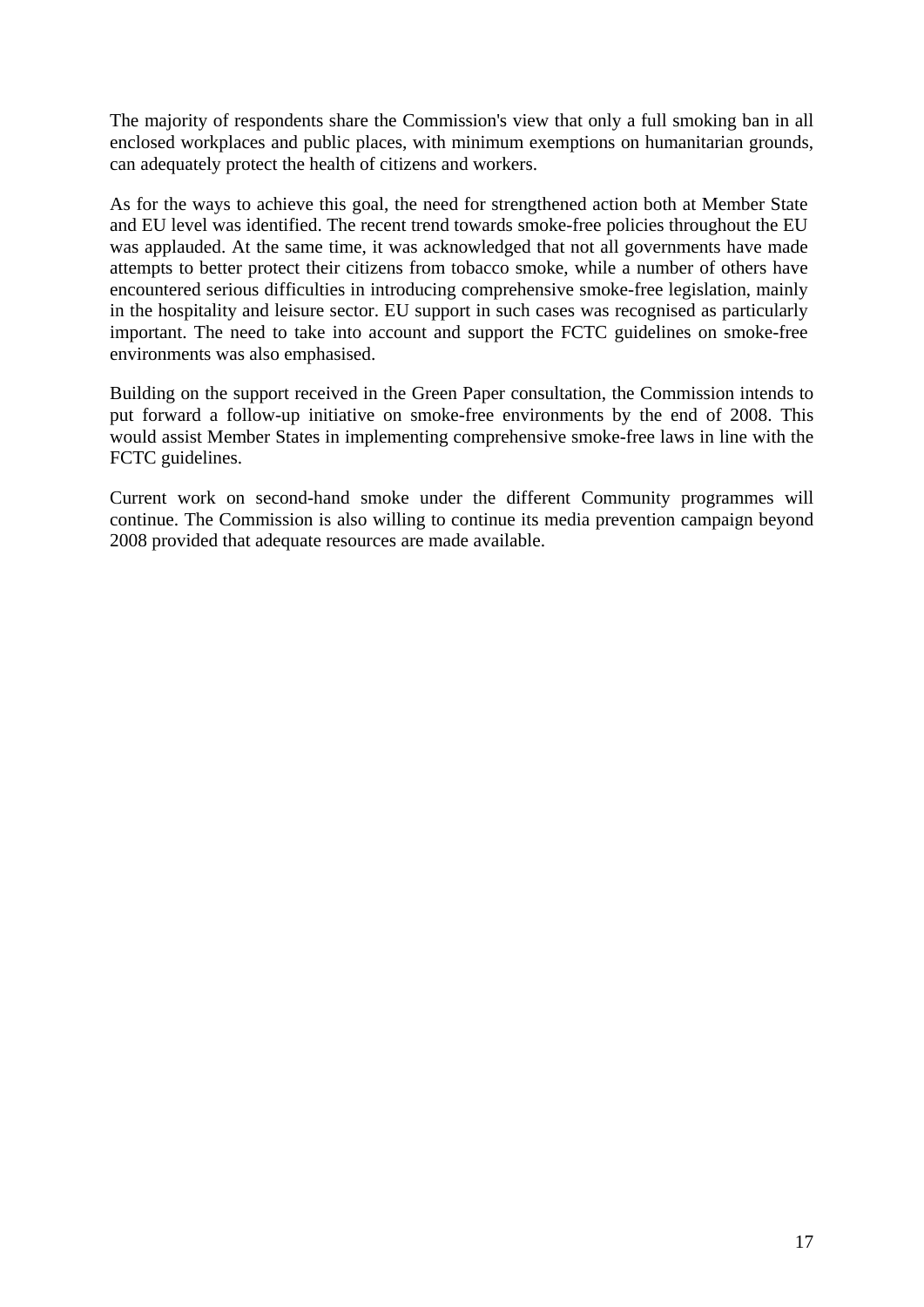#### **ANNEX I – Consultation questions**

- (1) Which of the two approaches suggested in Section IV would be more desirable in terms of its scope for smoke-free initiative: a total ban on smoking in all enclosed public spaces and workplaces or a ban with exemptions granted to selected categories of venues? Please indicate the reason(s) for your choice.
- (2) Which of the policy options described in Section V would be the most desirable and appropriate for promoting smoke-free environments? What form of EU intervention do you consider necessary to achieve the smoke-free objectives?
- (3) Are there any further quantitative or qualitative data on the health, social or economic impact of smoke-free policies which should be taken into account?
- (4) Do you have any other comments or suggestions on the Green Paper?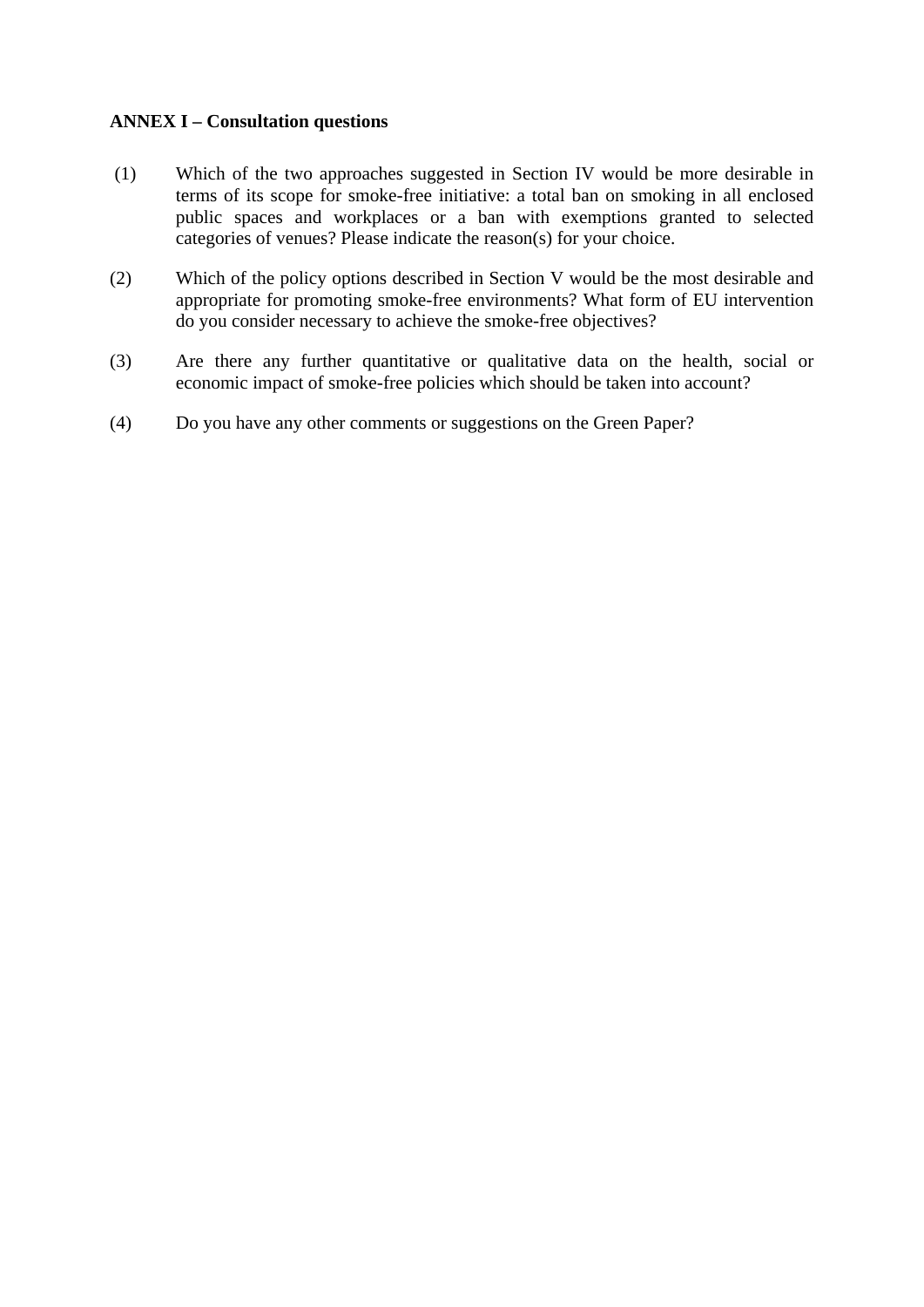#### **ANNEX II – List of institutional contributors to the consultation**

#### **Public authorities**

| <b>European institutions</b> |                                                                           |                                   |  |  |
|------------------------------|---------------------------------------------------------------------------|-----------------------------------|--|--|
|                              | EU<br>European Parliament                                                 |                                   |  |  |
|                              | Council                                                                   | EU                                |  |  |
|                              | <b>National governments</b>                                               |                                   |  |  |
| 1.                           | Ministry of Health, Family and Youth of Austria                           | AT                                |  |  |
| 2.                           | <b>Belgian Government</b>                                                 | <b>BE</b>                         |  |  |
| $\overline{3}$ .             | Ministry of Health                                                        | BG                                |  |  |
| 4.                           | Ministry of Health                                                        | CZ                                |  |  |
| 5.                           | Federal Government of Germany                                             | DE                                |  |  |
| $\overline{6}$ .             | Danish Government                                                         | DK                                |  |  |
| 7.                           | Standing Committee of the EFTA States                                     | <b>EEA EFTA</b>                   |  |  |
| 8.                           | Ministry of Health and Consumer Protection                                | ES                                |  |  |
| 9.                           | Ministry of Social Affairs                                                | EE                                |  |  |
| 10.                          | <b>French Government</b>                                                  | FR                                |  |  |
| 11.                          | Ministry of Health                                                        | HU                                |  |  |
| 12.                          | Ministry of Health                                                        | IE                                |  |  |
| 13.                          | Ministry of Health                                                        | LV                                |  |  |
| 14.                          | Ministry of Health                                                        | MT                                |  |  |
| 15.                          | <b>Dutch Government</b>                                                   | NL                                |  |  |
| 16.                          | Ministry of Health                                                        | <b>PL</b>                         |  |  |
| 17.                          | Ministry of Health                                                        | SI                                |  |  |
| 18.                          | Ministry of Social Affairs                                                | <b>SE</b>                         |  |  |
| 19.                          | Department of Health                                                      | <b>UK</b>                         |  |  |
|                              | <b>National parliaments</b>                                               |                                   |  |  |
| 1.                           | <b>Bundesrat</b>                                                          | DE                                |  |  |
| 2.                           | Danish Parliament's Health and European Affairs Committee                 | DK                                |  |  |
| $\overline{3}$ .             | <b>French Senate</b>                                                      | <b>FR</b>                         |  |  |
| 4.                           | Social Affairs Committee of the Swedish Parliament                        | <b>SE</b>                         |  |  |
|                              | <b>Regional and local authorities</b>                                     |                                   |  |  |
| 1.                           | Regional Management of the Waldviertel                                    | AT                                |  |  |
| 2.                           | Provincial Administration for Health, Hospitals and Personnel of Styria   | AT                                |  |  |
| 3.                           | Committee for Welfare, Public Health and Family of the Flemish Parliament | <b>BE</b>                         |  |  |
| $\overline{4}$ .             | Bavarian State Ministry for the Environment, Health and Consumer          | DE                                |  |  |
|                              | Protection                                                                |                                   |  |  |
| 5.                           | Minicipality of Illingen                                                  | DE                                |  |  |
| $\overline{6}$ .             | Government of Aragon (Department of Health and Consumer Protection)       | ES                                |  |  |
| 7.                           | Swedish Association of Local Authorities and Regions                      | <b>SE</b>                         |  |  |
| 8.                           | Fresh Smoke Free North East (SFNE)                                        | UK                                |  |  |
| 9.                           | Smoke Free Derwentside                                                    | UK                                |  |  |
| 10.                          | Smoke-free Bristol (SFB)                                                  | <b>UK</b>                         |  |  |
| 11.                          | Smoke Free Norfolk                                                        | $\ensuremath{\mathrm{UK}}\xspace$ |  |  |
| 12.                          | Cheshire & Merseyside Tobacco Alliance                                    | UK                                |  |  |
| 13.                          | <b>Heart of Mersey</b>                                                    | UK                                |  |  |

#### **Health-related organisations**

| <b>Health NGOs and health promotion</b> |                                                              |               |
|-----------------------------------------|--------------------------------------------------------------|---------------|
|                                         | Framework Convention Alliance (FCA) and the Global Smokefree | International |
|                                         | Partnership (GSP)                                            |               |
| <u>.</u>                                | Smoke Free Partnership (SFP)                                 | EU.           |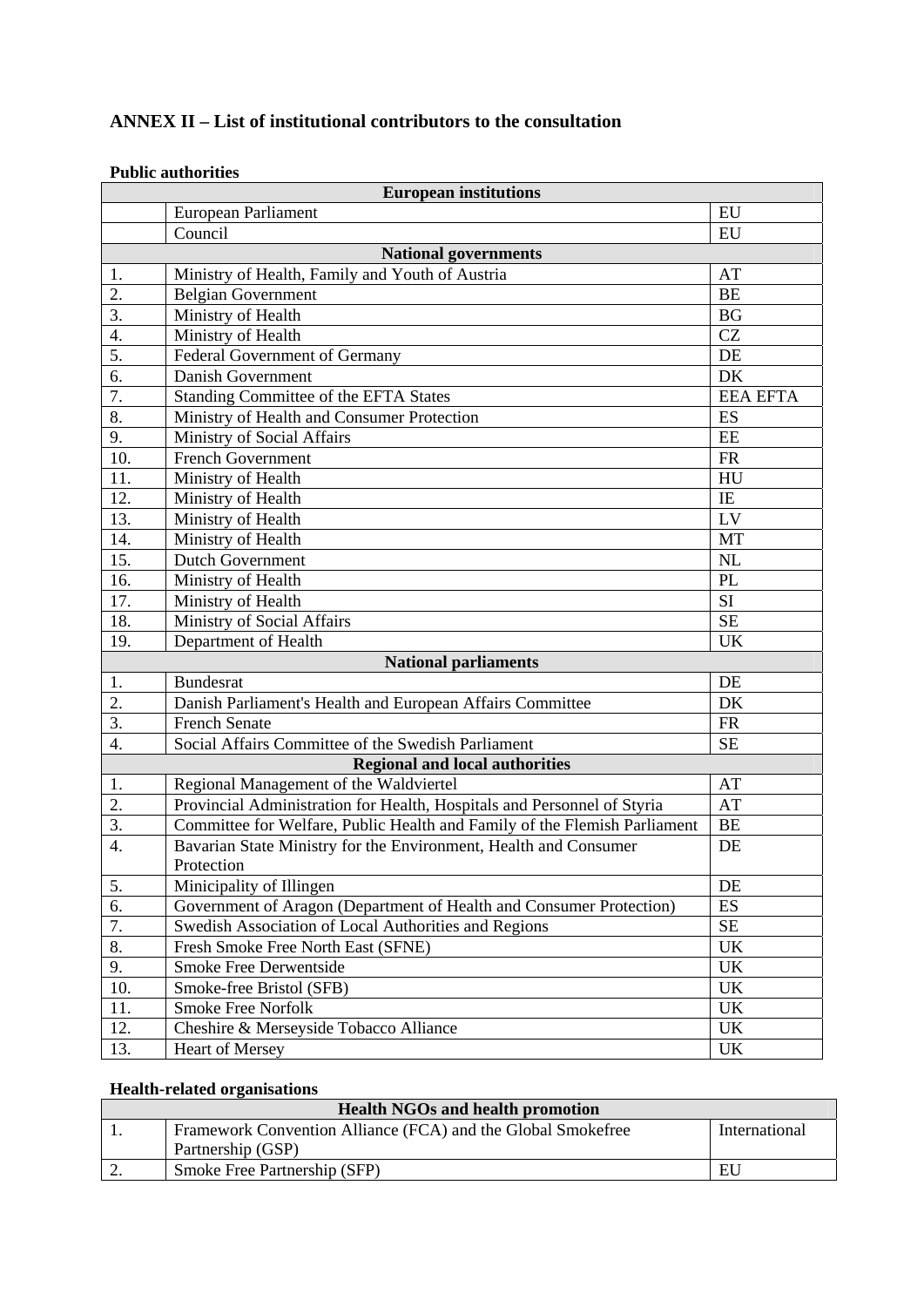| $\overline{3}$ .  | European Network for Smoking Prevention (ENSP)                             | EU         |
|-------------------|----------------------------------------------------------------------------|------------|
| $\overline{4}$ .  | International Network of Women Against Tobacco Europe Board - INWAT-       | EU         |
|                   | Europe                                                                     |            |
| 5.                | European Federation of Allergy and Airways Diseases Patients' Associations | EU         |
|                   | (EFA) and International Primary Care Respiratory Group (IPCRG)             |            |
| 6.                | Association of European Cancer Leagues (ECL)                               | EU         |
| 7.                | European Public Health Alliance (EPHA)                                     | EU         |
| 8.                | European Heart Network (EHN)                                               | EU         |
| 9.                | European Union of Nonsmokers (EUN)                                         | EU         |
| 10.               | l'Union Européenne des Non-Fumeurs (UEN)                                   | EU         |
| $\overline{11}$ . | My Lungs (Moje Pluca)                                                      | <b>BA</b>  |
| 12.               | (Association for a Smoke-Free Environment (RookVrij vzw - Vereniging       | $\rm BE$   |
|                   | voor een rookvrije leefomgeving)                                           |            |
| 13.               | Cyprus National Coalition for Smoking Prevention                           | <b>CY</b>  |
| 14.               | Bundesvereiningung für Gesundheit                                          | DE         |
| 15.               | German Cancer Aid (Deutsche Krebshilfe)                                    | DE         |
| 16.               | Smoke-Free Forum (Forum Rauchfrei)                                         | DE         |
| 17.               | Berlin Non-Smokers' Alliance (Nichtraucherbund Berlin e.V.)                | DE         |
| 18.               | Non-Smokers' Initiative for Germany (Nichtraucher-Initiative Deutschland)  | DE         |
| 19.               | German Lung Foundation (Deutsche Lungenstiftung)                           | DE         |
| 20.               | Association for Tobacco Prevention in Aragon (Asociación para la           | ES         |
|                   | Prevención del Tabaquismo en Aragón, APTA)                                 |            |
| 21.               | INWAT-España                                                               | ES         |
| 22.               | Afectados por el Tabaco/No Fumadores (AFECTA)                              | ES         |
| 23.               | Nofumadores.org                                                            | ES         |
| 24.               | Spanish Association Against Cancer (Asociación Española Contra el          | ES         |
|                   | Cancer)                                                                    |            |
| 25.               | <b>ASH Finland</b>                                                         | FI         |
| 26.               | <b>Cancer Society of Finland</b>                                           | FI         |
| 27.               | <b>Finnish Heart Association</b>                                           | FI         |
| 28.               | Pulmonary Association Heli                                                 | ${\rm FI}$ |
| 29.               | <b>French Cancer League</b>                                                | <b>FR</b>  |
| 30.               | Paris Without Tobacco                                                      | <b>FR</b>  |
| 31.               | French Alliance Against Tobacco                                            | <b>FR</b>  |
| 32.               | Public benefit Association of Patients Cured with Oxygene                  | HU         |
| 33.               | Hungarian Foundation of Health Prevention                                  | HU         |
| 34.               | Health 21 Hungarian Foundation                                             | HU         |
| 35.               | Generatio 2020 Egyesület                                                   | HU         |
| 36.               | Alleanza per la salute mentale - Brescia                                   | IT         |
|                   | (Alliance for Mental Health - Brescia)                                     |            |
| 37.               | Dutch cancer Society, Netherlands                                          | <b>NL</b>  |
|                   | Heart Foundation, Dutch Asthma Foundation and STIVORO                      |            |
| 38.               | Dutch Nonsmokers Association Clean Air Nederland                           | NL         |
| 39.               | (Portguese Confederation on Smoking Prevention (Confederação Portuguesa    | PT         |
|                   | de Prevenção do Tabagismo, COPPT)                                          |            |
| 40.               | Slovenian Coalition for Tobacco Control                                    | SI         |
| 41.               | Action on Smoking and Health (ASH)                                         | UK         |
| 42.               | <b>ASH Scotland</b>                                                        | UK         |
| 43.               | <b>British Heart Foundation</b>                                            | UK         |
| 44.               | Association for Nonsmokers' Rights (ANSR)                                  | UK         |
| 45.               | The Roy Castle Lung Cancer Foundation                                      | UK         |
|                   | <b>Scientific institutions</b>                                             |            |
| 1.                | European Respiratory Society (ERS)                                         | EU         |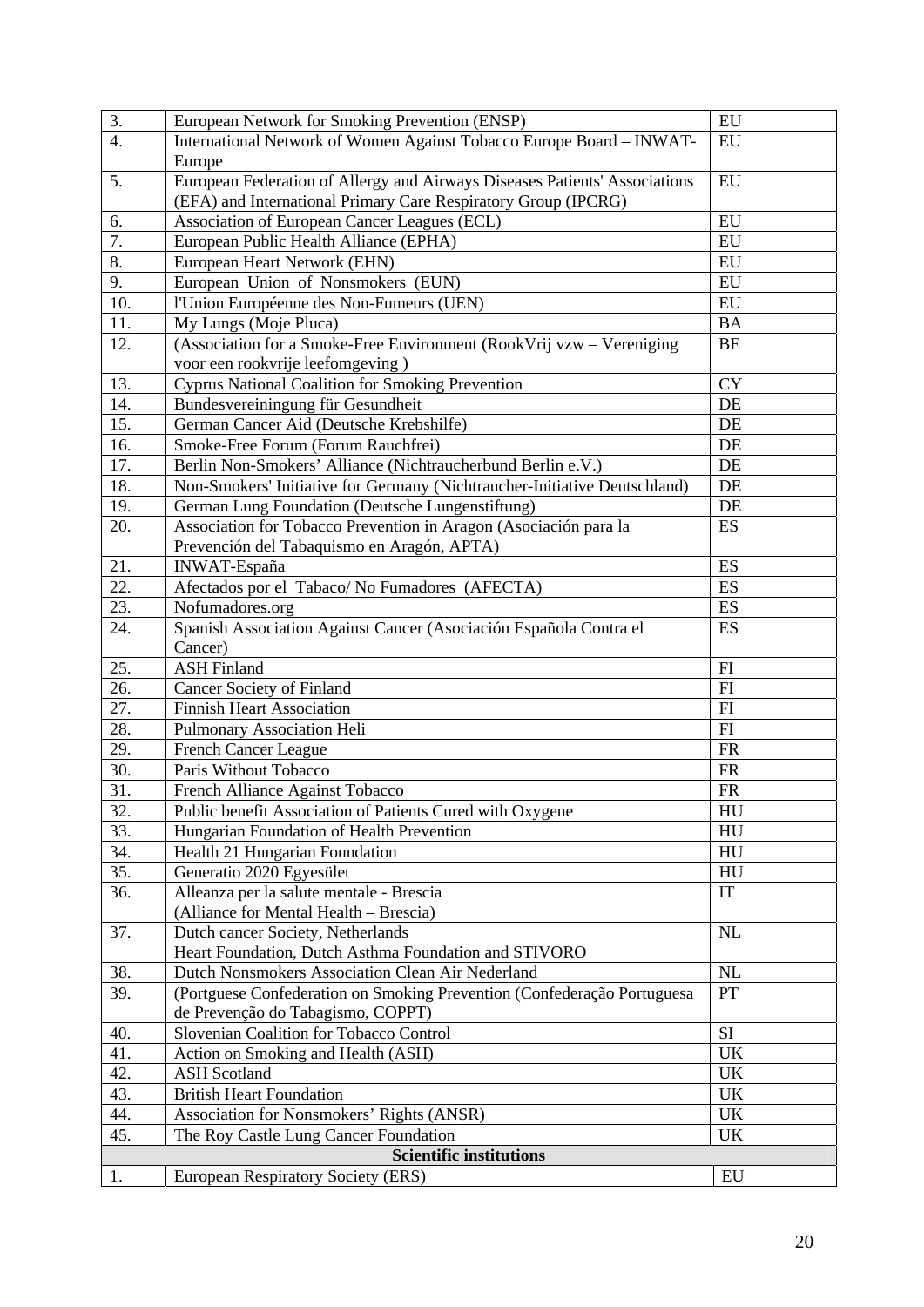| $\overline{2}$ . | Europe Region of the International Union against Tuberculosis and Lung                      | EU                              |
|------------------|---------------------------------------------------------------------------------------------|---------------------------------|
|                  | Disease                                                                                     |                                 |
| 3.               | Austrian Nicotine Institute (ARGE)                                                          | AT                              |
| 4.               | German Cancer Research Center (DKFZ)                                                        | DE                              |
| 5.               | Deutsche Gesellschaft für Pneumologie und Beatmungsmedizin<br>(German Pneumonology Society) | DE                              |
| 6.               | Hellenic Thoracic Society                                                                   | EL                              |
| 7.               | Finnish Institute of Occupational Health                                                    | ${\rm FI}$                      |
| 8.               | Italian Society of Respiratory Medicine (SiMER) and Italian Federation                      | IT                              |
|                  | Against Pulmonary Diseases and Tuberculosis (FIMPST).                                       |                                 |
| 9.               | Italian Interdisciplinary Scientific Association for Research in Lung Disease<br>(AIMAR)    | IT                              |
| 10.              | Dutch Society of Pulmonologists (NVALT)                                                     | NL                              |
| 11.              | National School of Public Health, Universidade Nova de Lisboa                               | PT                              |
| 12.              | Portuguese Society of Pneumology (Sociedade Portuguesa de Pneumologia)                      | PT                              |
| 13.              | National Institute of Public Health of the Republic of Slovenia                             | $\rm SI$                        |
| 14.              | <b>Cancer Research UK</b>                                                                   | UK                              |
|                  | <b>Professional organisations</b>                                                           |                                 |
| 1.               | <b>European Network of Quitlines</b>                                                        | EU                              |
| $\overline{2}$ . | European Medical Students' Association (EMSA)                                               | EU                              |
| $\overline{3}$ . | European Pharmaceutical Students' Association (EPSA)                                        | EU                              |
| 4.               | European Pharmaceutical Union (EPU)                                                         | EU                              |
| 5.               | Pharmaceutical Group of the European Union (PGEU)                                           | EU                              |
| 6.               | NÖ Landeskliniken-Holding                                                                   | AT                              |
|                  | (Lower Austrian Provincial Clinics Holding)                                                 |                                 |
| 7.               | German Medical Association (Bundesärztekammer)                                              | DE                              |
| 8.               | German Medical Action Group Smoking or Health                                               | DE                              |
| 9.               | Balearic Islands Health Services (IB - Salut)                                               | ES                              |
| 10.              | Doctors Against Smoking network in Finland (DAT)                                            | FI                              |
| 11.              | Health Professionals against Tobacco                                                        | <b>SE</b>                       |
| 12.              | British Psychological Society (BPS)                                                         | UK                              |
| 13.              | Royal College of Physicians (RCP)                                                           | $\ensuremath{\text{UK}}\xspace$ |
| 14.              | Royal College of Physicians of Edinburgh (RCPE)                                             | UK                              |
| 15.              | Royal College of Nursing (RCN)                                                              | UK                              |
| 16.              | Royal College of General Practitioners (RCGP)                                               | <b>UK</b>                       |
| 17.              | Faculty of Public Health of Royal College of Physicians (FPH)                               | UK                              |
| 18.              | <b>British Medical Association (BMA)</b>                                                    | UK                              |
|                  | <b>Pharmaceutical industry</b>                                                              |                                 |
| 1.               | Johnson and Johnson                                                                         | International                   |
| 2.               | Association of the European Self-Medication Industry (AESGP)                                | EU                              |
| 3.               | Novartis                                                                                    | International                   |
| 4.               | Pfizer                                                                                      | International                   |

#### **Tobacco-related organisations**

| <b>Manufacturers</b> |                                                                     |               |
|----------------------|---------------------------------------------------------------------|---------------|
|                      | Confederation of European Community Cigarette Manufacturers (CECCM) | EU            |
| 2.                   | European Cigar Manufacturers Association (ECMA)                     | EU            |
| 3.                   | European Smoking Tobacco Association (ESTA)                         | EU            |
| 4.                   | Groupement des Industries Europeennes du Tabac (GITES)              | EU            |
|                      | <b>International Smokeless Tobacco Company's</b>                    | International |
| 6.                   | Philip Morris International (PMI)                                   | International |
| 7.                   | British American Tobacco, Cyprus                                    | <b>CY</b>     |
| $\overline{8}$ .     | Association of the German Smoking Tobacco Industry (Verband der     | DE            |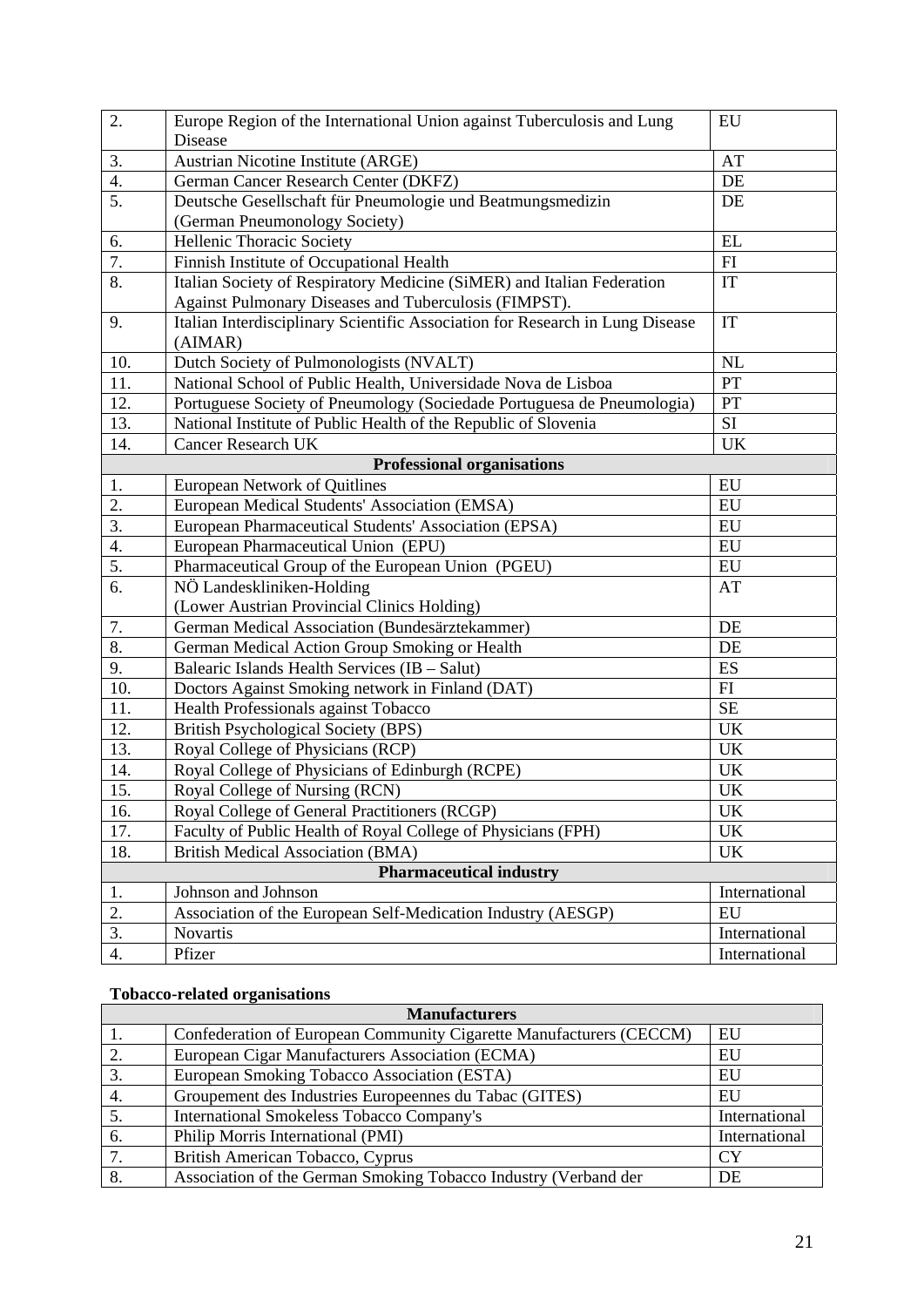|                   | Deutschen Rauchtabakindustrie)                                               |            |
|-------------------|------------------------------------------------------------------------------|------------|
| 9.                | Federal Association for the Cigar Industry (Bundesverband der                | DE         |
|                   | Zigarrenindustrie-BdZ)                                                       |            |
| 10.               | Tobacco Manufacturers Association of Denmark (Tobaksindustrien)              | DK         |
| $\overline{11}$ . | <b>Estonian Tobacco Manufacturers Association</b>                            | EE         |
| 12.               | Spanish Association of Tobacco Companies                                     | <b>ES</b>  |
|                   | (Asociacion Empresarial del Tabaco)                                          |            |
| 13.               | Finnish Tobacco Industries' Federation                                       | FI         |
| 14.               | Hungarian Association of Tobacco Industry                                    | HU         |
| 15.               | Irish Tobacco Manufacturers Advisory Committee                               | IE         |
| 16.               | Lithuanian Tobacco Manufacturers' Association                                | LT         |
| 17.               | Latvian Tobacco Manufacturers Association                                    | LV         |
| 18.               | British American Tobacco Malta Ltd.                                          | MT         |
| 19.               | Nederlandse Vereniging voor de Sigarenindustrie                              | NL         |
|                   | (Dutch Association of Cigar Industry)                                        |            |
| 20.               | <b>Ritmeester Cigars</b>                                                     | NL         |
| 21.               | Gallaher Norway AS and Gunnar Stenberg AS.                                   | NO         |
| 22.               | Tobacco Manufacturers' Association                                           | UK         |
|                   | <b>Wholesalers and retailers</b>                                             |            |
| 1.                | European Tobacco Wholesaler Association                                      | ${\rm EU}$ |
| 2.                | Confédération Européenne des Détaillants en Tabac (CEDT)                     | EU         |
|                   | (European Confederation of Tobacco Retailers)                                |            |
| 3.                | Interbranch organisation for the tobacco retail trade (NSO)                  | NL         |
| 4.                | Belangenvereniging Tankstations, BETA                                        | NL         |
|                   | Association of petrol station operators                                      |            |
| 5.                | The Imported Tobacco Products Advisory Council (ITPAC)                       | <b>UK</b>  |
|                   | <b>Growers</b>                                                               |            |
| 1.                | Regional Union of Tobacco Growers in Grudziadz (change name)                 | PL         |
| 2.                | Regional Union of Tobacco Growers in Augustow                                | PL         |
|                   | <b>Trade unions</b>                                                          |            |
| 1.                | Federation of the Trade Unions of the Tobacco Industry Employees<br>(FZZPPT) | PL         |
| 2.                | Tobacco Workers Alliance (TWA)                                               | <b>UK</b>  |
|                   | <b>Smokers' NGOs</b>                                                         |            |
| 1.                | <b>Austrian Smokers Network</b>                                              | AT         |
| 2.                | Netzwerk Rauchen - Forces Germany e.V                                        | DE         |
| 3.                | <b>Smoker's Society</b>                                                      | HU         |
| 4.                | Freedom Organisation for the Right to Enjoy Smoking Tobacco (FOREST)         | UK         |

#### **Social partners**

| <b>Inter-sectoral organisations</b> |                                                            |    |
|-------------------------------------|------------------------------------------------------------|----|
|                                     | European Association of Craft, Small and Medium-sized      | EU |
|                                     | Enterprises (UEAPME)                                       |    |
|                                     | Austrian Federal Chamber of Labour                         | AT |
| 3.                                  | Austrian Chamber of Commerce (WKO)                         | AT |
|                                     | Confederation of German Employers' Associations            | DE |
|                                     | (Bundesvereinigung der Deutschen Arbeitgeberverbände, BDA) |    |
| -5.                                 | <b>Confederation of Danish Industries</b>                  | DK |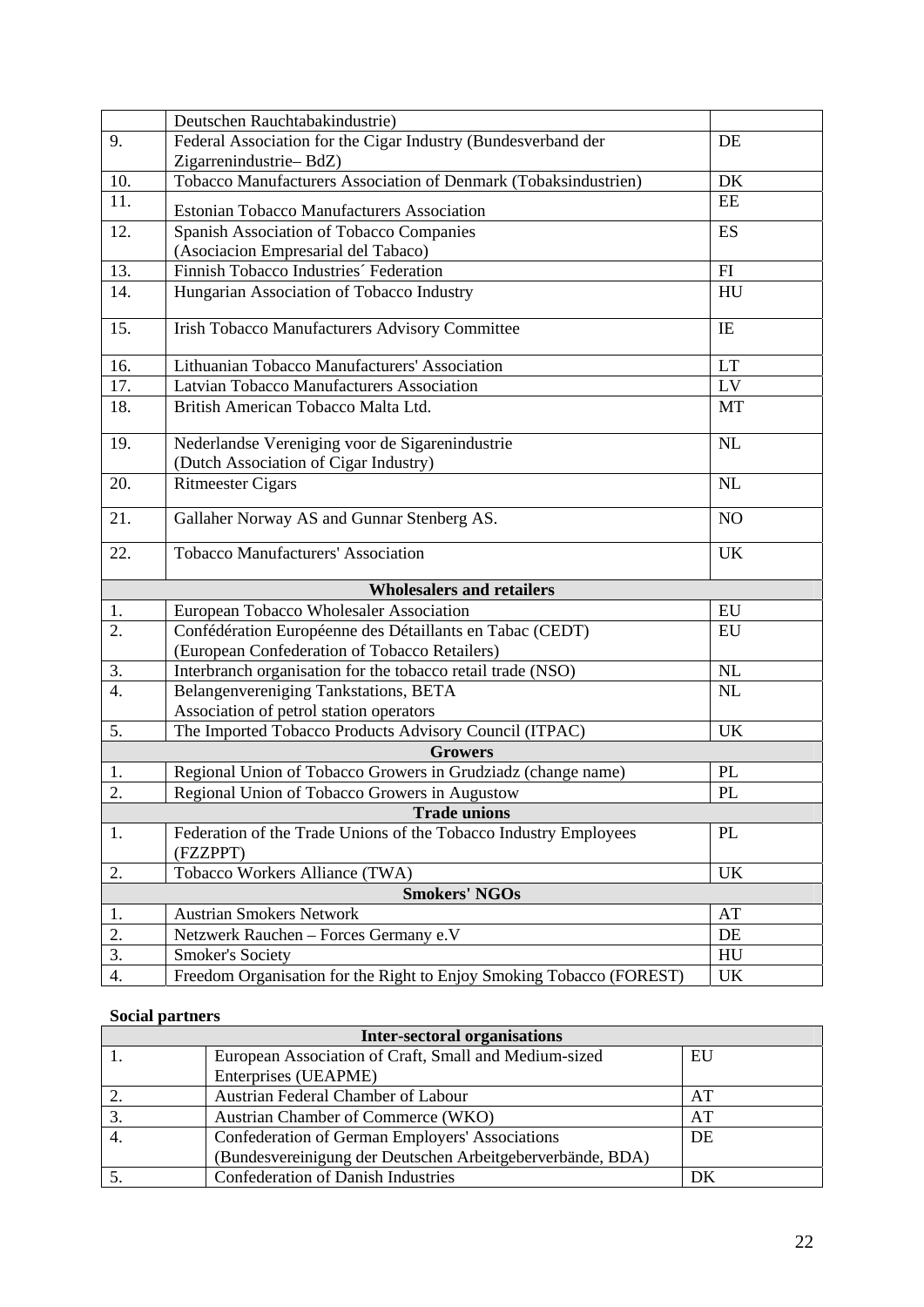| 6. | Confederation of Hungarian Employers and Industrialists    | HU        |
|----|------------------------------------------------------------|-----------|
| 7. | National Association of Entrepreneurs and Employers        | HU        |
|    | <b>Hospitality sector</b>                                  |           |
| 1. | European Federation of Food Agriculture and Tourism Trade  | EU        |
|    | Unions (EFTAT)                                             |           |
| 2. | HOTREC - Hotels, Restaurants & Cafés in Europe             | EU        |
| 3. | Federació Catalana de Locals d'Oci Nocturn (FECALON)       | ES        |
| 4. | Trade Association of Hungarian Caterers                    | HU        |
| 5. | <b>Equilibrum Association</b>                              | PL        |
| 6. | ARESP® – Associação da Restauração e Similares de Portugal | <b>PT</b> |
| 7. | <b>SLTA - Scottish Licensed Trade Association</b>          | <b>UK</b> |
|    |                                                            |           |
|    | Danish Employers Association for the Financial Sector (FA) | DK        |

#### **Other**

| <b>MEPs</b>    |                                                               |    |
|----------------|---------------------------------------------------------------|----|
|                | Jörg Leichtfried MEP                                          |    |
| ٠.             | Alyn Smith MEP                                                |    |
| Other industry |                                                               |    |
|                | European Alliance for Technical Non-smoker Protection (EATNP) | EU |